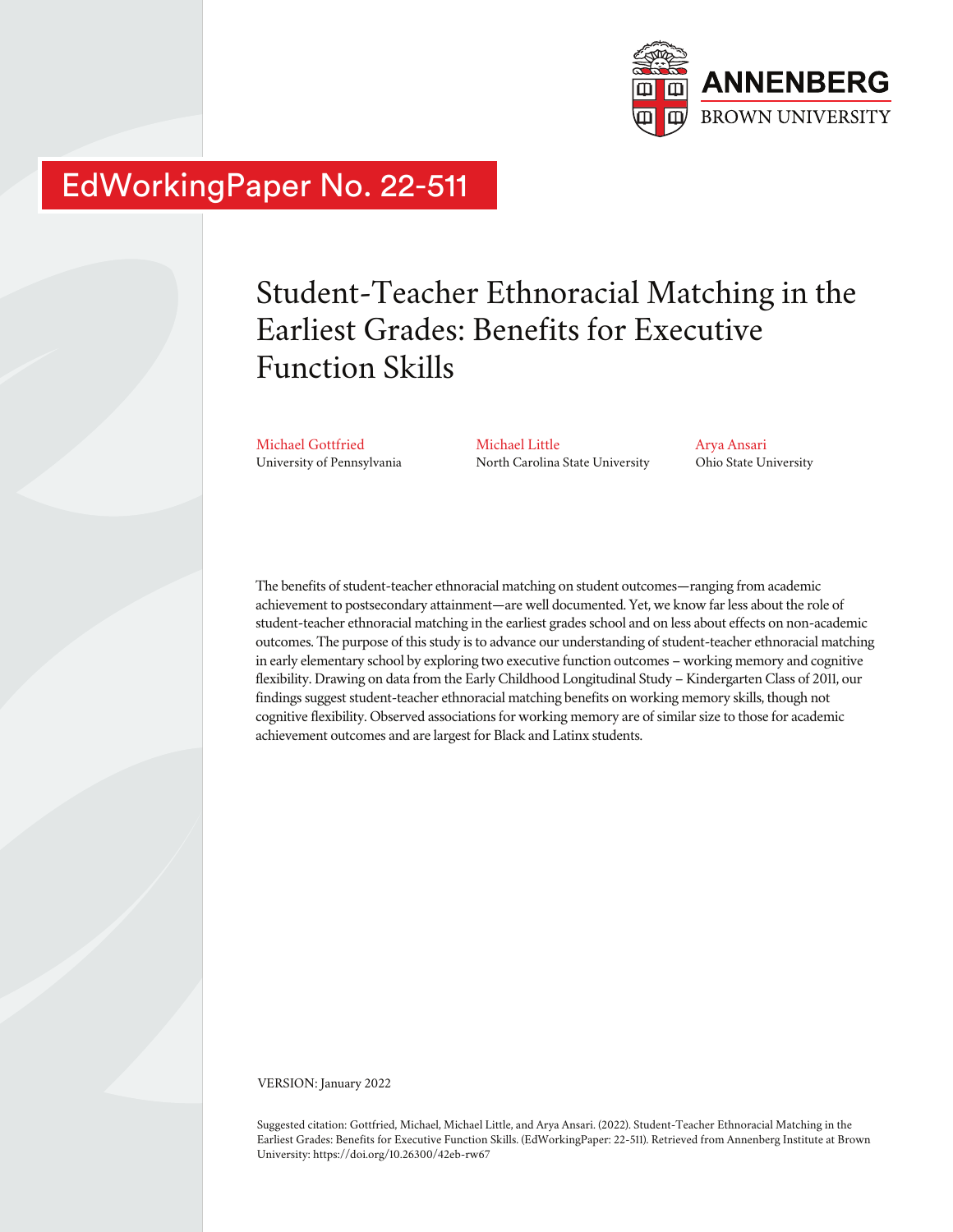**Student-Teacher Ethnoracial Matching in the Earliest Grades: Benefits for Executive** 

**Function Skills?**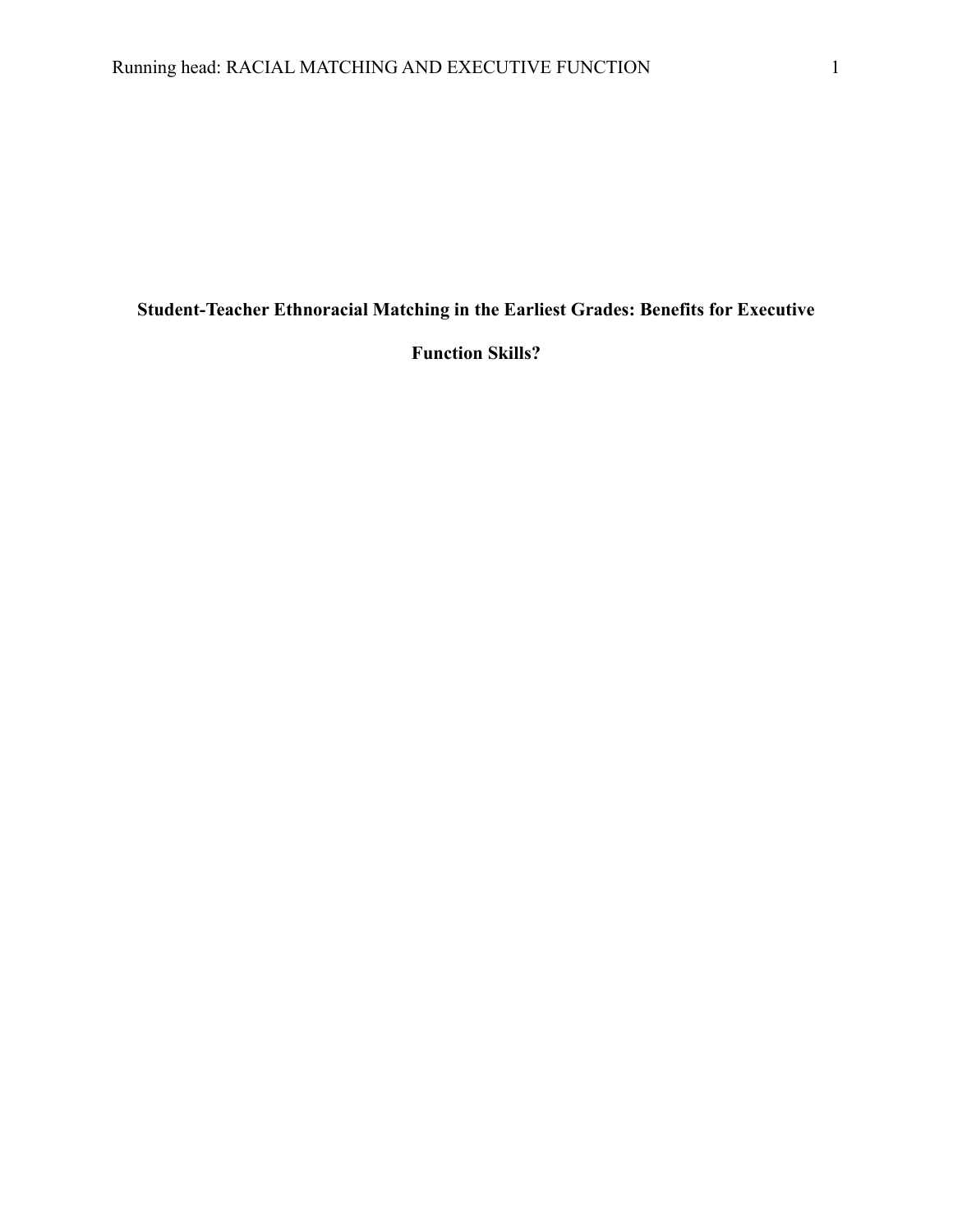#### Abstract

The benefits of student-teacher ethnoracial matching on student outcomes—ranging from academic achievement to postsecondary attainment—are well documented. Yet, we know far less about the role of student-teacher ethnoracial matching in the earliest grades school and on less about effects on non-academic outcomes. The purpose of this study is to advance our understanding of student-teacher ethnoracial matching in early elementary school by exploring two executive function outcomes – working memory and cognitive flexibility. Drawing on data from the Early Childhood Longitudinal Study – Kindergarten Class of 2011, our findings suggest student-teacher ethnoracial matching benefits on working memory skills, though not cognitive flexibility. Observed associations for working memory are of similar size to those for academic achievement outcomes and are largest for Black and Latinx students.

*Keywords*: student-teacher race and ethnicity match; ethnoracial match; teacher diversity; executive function; elementary school; demographic match; ECLS-K: 2011; race/ethnicity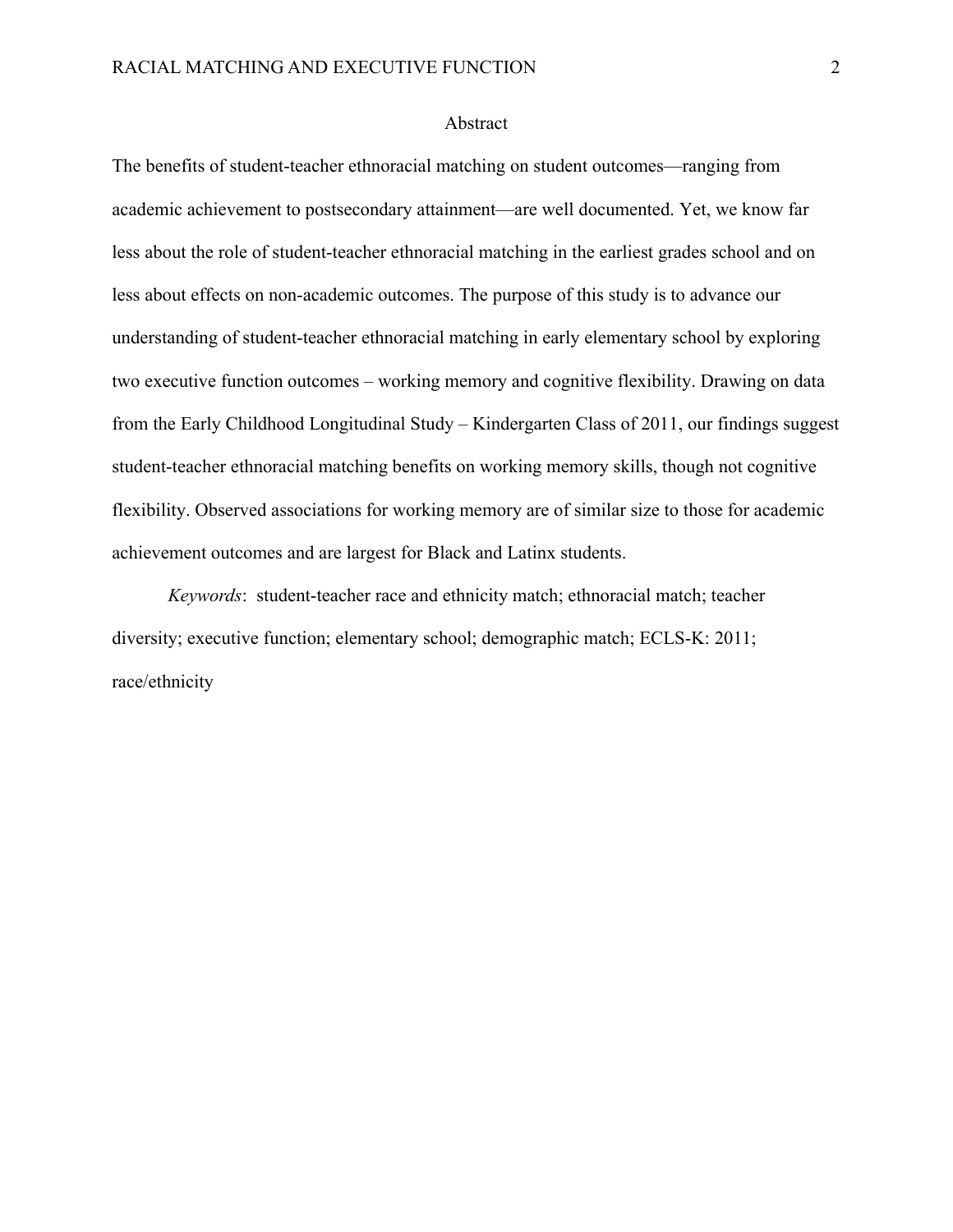## **Student-Teacher Ethnoracial Matching in the Earliest Grades: Benefits for Executive Function Skills?**

The academic benefits of student-teacher ethnoracial matching on academic outcomes are well documented (Gershenson et al., 2021; Redding, 2019). Experimental evidence from Tennessee, for example, finds that Black students randomly assigned to a Black teacher in elementary school demonstrate stronger math and reading skills, are more likely to graduate from high school, and are more likely to enroll in college (Gershenson et al., 2018; Dee, 2004). In response to findings such as these, there has been a push from researchers, policymakers, and advocates to enact reforms that (1) increase the diversity of the teacher workforce, (2) increase student assignments to teachers of color, and (3) improve teacher skills in working with students of all backgrounds (Gershenson et al., 2021). Current reforms underway include President Biden's Executive Order "ensuring that all Black students have access to […] diverse teachers and school leaders and other professionals who understand students' lived experiences and can effectively meet their learning, social, and emotional needs" (White House, 2021).

Although this literature is robust in terms of academic achievement and other long-term academic outcomes, the literature on the benefits of student-teacher ethnoracial matching remains underdeveloped in the earliest grades and for non-academic outcomes. This is a key gap in our understanding of the importance of student-teacher ethnoracial matching. Even though schools are academic institutions, they also play important roles in shaping children's nonacademic skills, including executive function (EF) (Little, 2016; Diamond & Lee, 2011). To fill in these gaps in knowledge, we draw upon data from the nationally representative Early Childhood Longitudinal Study- Kindergarten Class of 2010-11 (ECLS-K:2011) to address the following three research questions: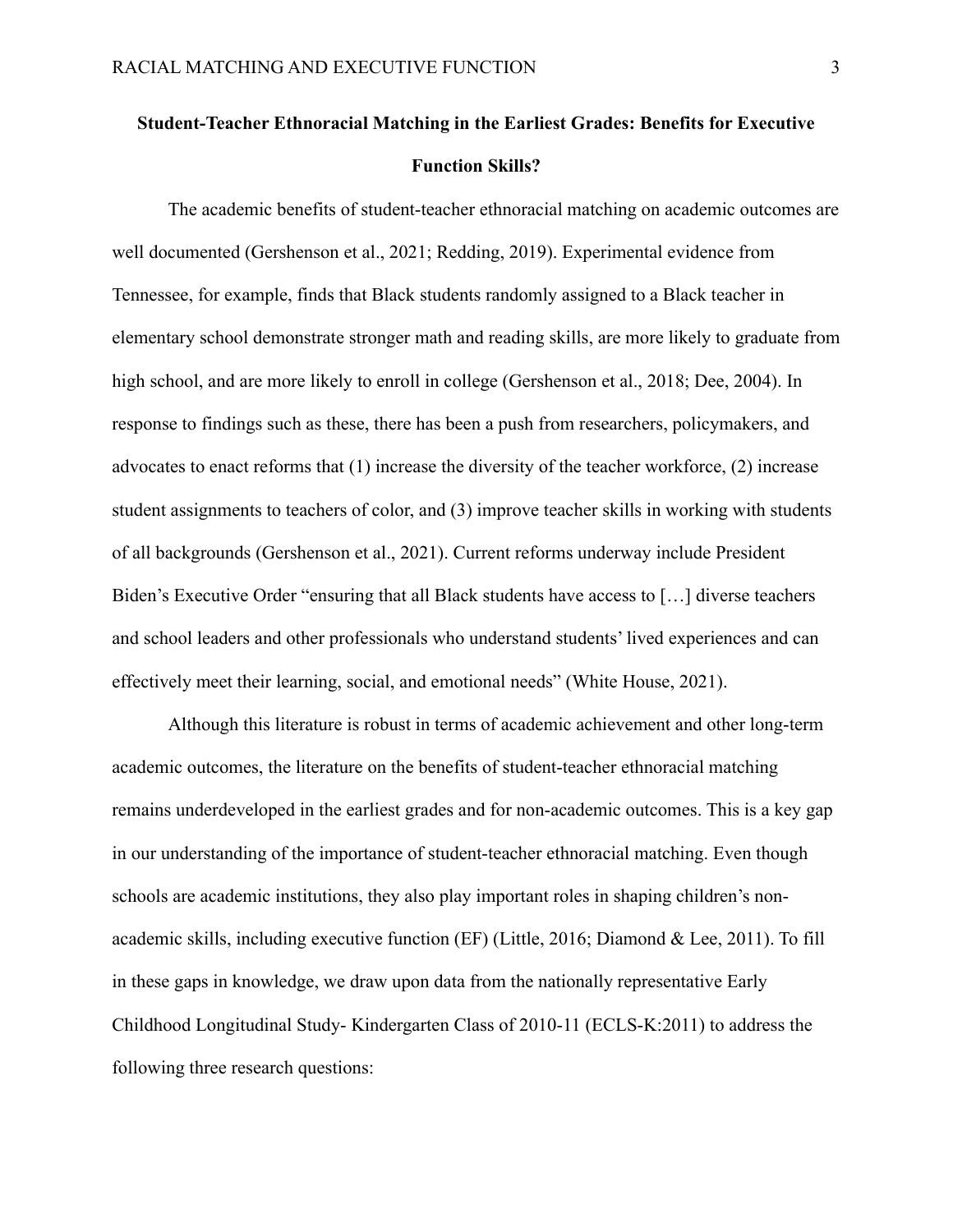**Research Question 1:** Do students in kindergarten and first grade who have an ethnoracial match with their teachers demonstrate higher working memory and cognitive flexibility skills?

**Research Question 2:** Do the benefits of ethnoracial matching vary between Black, Latinx, and Asian students?

**Research Question 3:** How do the findings for students' EF outcomes compare with measures of reading and math achievement?

Using our preferred student-fixed effects estimation approach, we find benefits of student-teacher ethnoracial matching in terms of working memory but not cognitive flexibility. We also find that: (a) the benefits for working memory are most pronounced for Black and Latinx students; and (b) associations for EF are similar in magnitude to reading and math achievement, which we explored in this study in order to make comparisons with our EF outcomes.

In the next section, we provide further background on the ethnoracial matching and EF literatures and present our conceptual framework. We then detail our methodological approach and results. In the final section, we explore the implications of our findings in the areas of research, policy, and practice. We pay particular attention to how this research contributes to discussions about advancing educational equity.

#### **Student-Teacher Ethnoracial Match and Student Outcomes**

Most of the literature on student-teacher ethnoracial matching has focused on the achievement benefits of these matches (Redding, 2019). Furthermore, most of this literature has focused on the third grade and higher, since it is in grades three and higher where state test scores become available. Due to this data constraint, an extremely limited body of work has focused on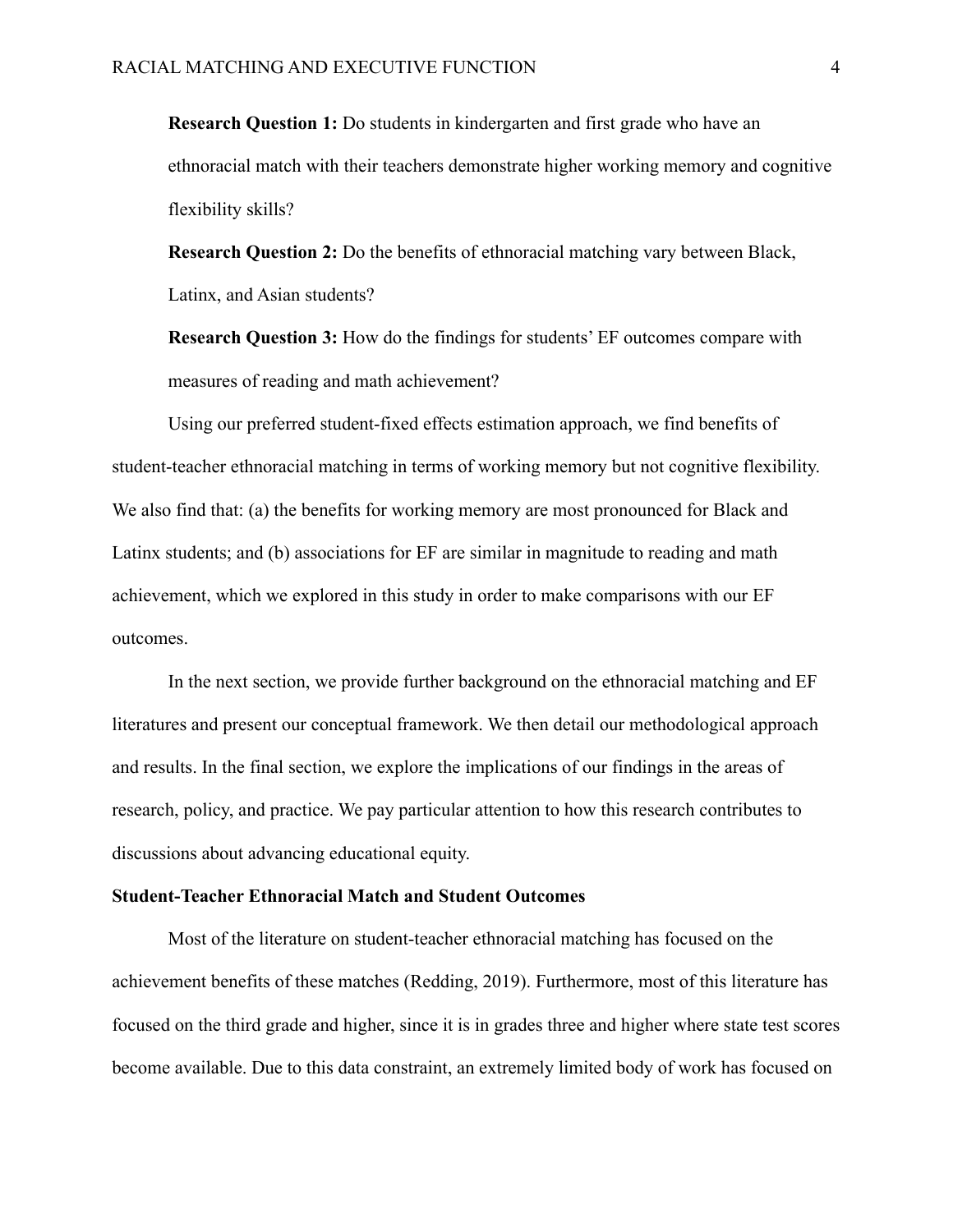matching in the "early grades", which we define as those prior to the third grade. For instance, Gottfried et al. (2019) compared ethnoracial matching benefits on a range of outcomes between kindergartners with and without disabilities. Yet, they found no benefits of match on academic achievement outcomes. Banerjee (2017) drew on the same dataset and examined the link between ethnorcial match and placement in ability groups in the early grades. The author found that Latinx students were more likely to be placed in higher ability groups when assigned to a Latinx teacher in first grade.

Consistent with studies on academic outcomes, research on non-academic outcomes is concentrated in higher grades. Studies have explored the benefits of student-teacher ethnorcial match on a wide variety of non-academic outcomes, ranging from absenteeism (Gottfried et al., 2021; Tran & Gershenson, 2021) to student attitudes, including happiness and motivation (Egalite & Kisida, 2017). The analysis from Tran and Gershenson (2021), for example, found that when Black students were randomly assigned to Black teachers, the probability of the student being chronically absent was reduced by 26 percent. Gottfried and colleagues (2021) found that Latinx students with Latinx teachers had fewer missed school days in high school. Hence, evidence is certainly being amassed that ethnoracial matching matters for different student groups across non-testing outcomes. However, limiting our search to studies focused in the early grades, there is far less research in this area.

For example, a study from Wright et al. (2017) examined ethnoracial matching in kindergarten and found only limited evidence of benefits on a range of social-emotional outcomes. These results corroborated a study by Jennings and DiPrete (2010) that found limited evidence of benefits of ethnoracial match on similar outcomes. With speculation, the limited findings here might have arisen given that social-emotional outcomes rely on subjective teacher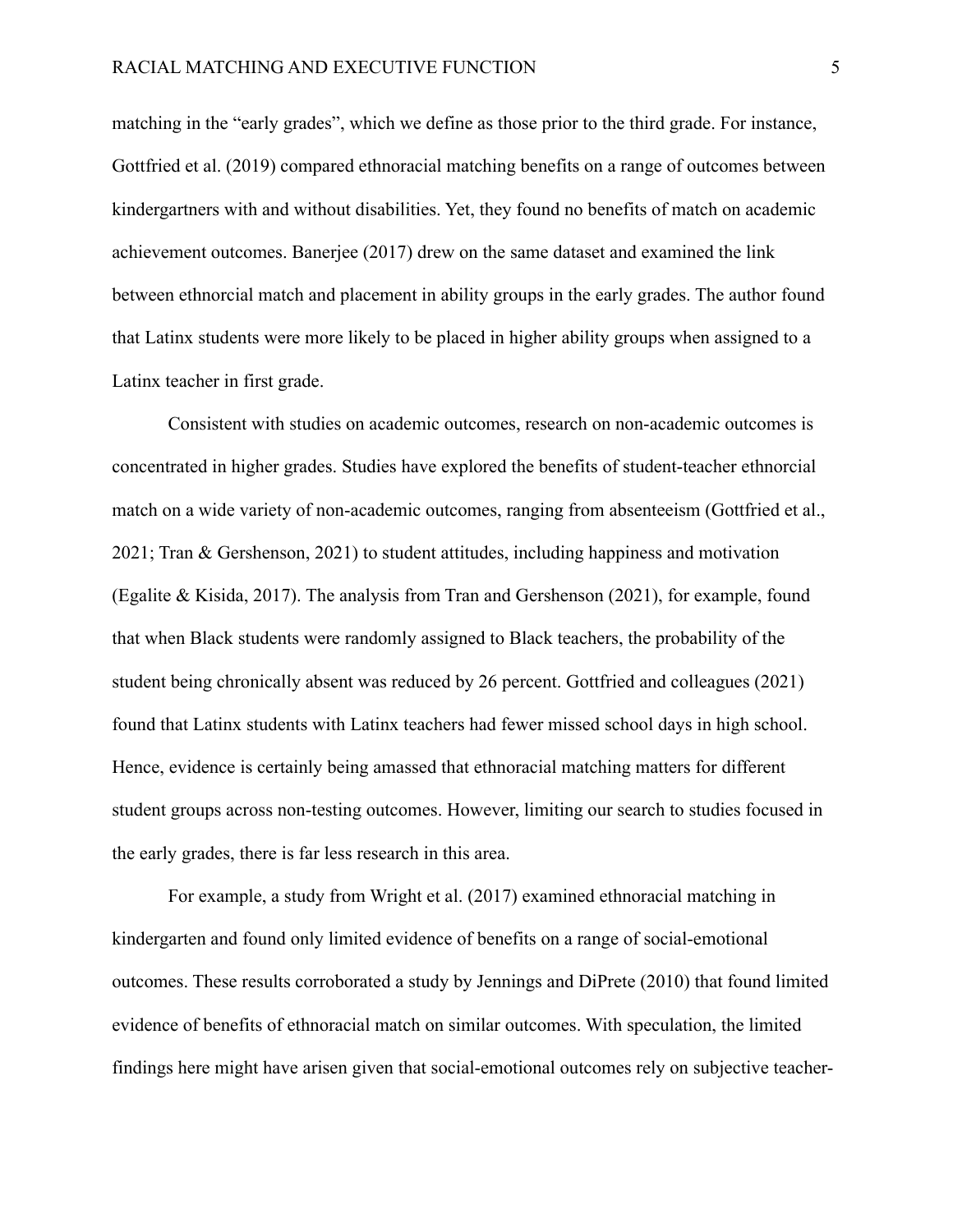rated ratings of children and thus may differ as such. A key benefit of the present study is that we rely on direct-assessment measures of EF, which overcomes this limitation associated with teacher-reported measures of non-testing skills.

Prior to elementary school, we are aware of only two studies focused on ethnoracial matching in early childhood settings, such as prekindergarten. Drawing on Head Start FACES data, Markowitz and colleagues (2020) found that student-teacher ethnoracial match in Head Start was associated with higher levels of parental engagement and fewer absences, particularly among Latinx families. In another study, Downer and colleagues (2016) used a dataset that included data from Pre-K programs in 11 different states and found benefits of student-teacher ethnoracial matching on assessment measures of academic skills for Latinx children, but not for Black children.

To summarize, the literature on student-teacher ethnoracial matching is robust in terms of academic outcomes and in the tested grades (third grade and beyond). In the present study we sought to understand the outcomes of ethnoracial matching in the early grades, particularly in the context of non-academic outcomes*.* The literature in this area is sparse and indicates the necessity of studies like the present one. Although others have examined non-academic skills in the early grades, the outcomes examined were limited by being teacher-reported. Yet, what this limited literature does suggest is that student-teacher ethnoracial matching can matter in the early grades, but there is nuance based on outcomes that needs to be more thoroughly unpacked.

#### **Importance of Executive Function Skills**

Missing from the student-teacher ethnoracial matching conversation is a focus on children's EF skills. These EF skills, which help children engage in goal-directed behavior, have become a prominent area of scholarly interest in recent years (Little, 2016, 2021; Diamond &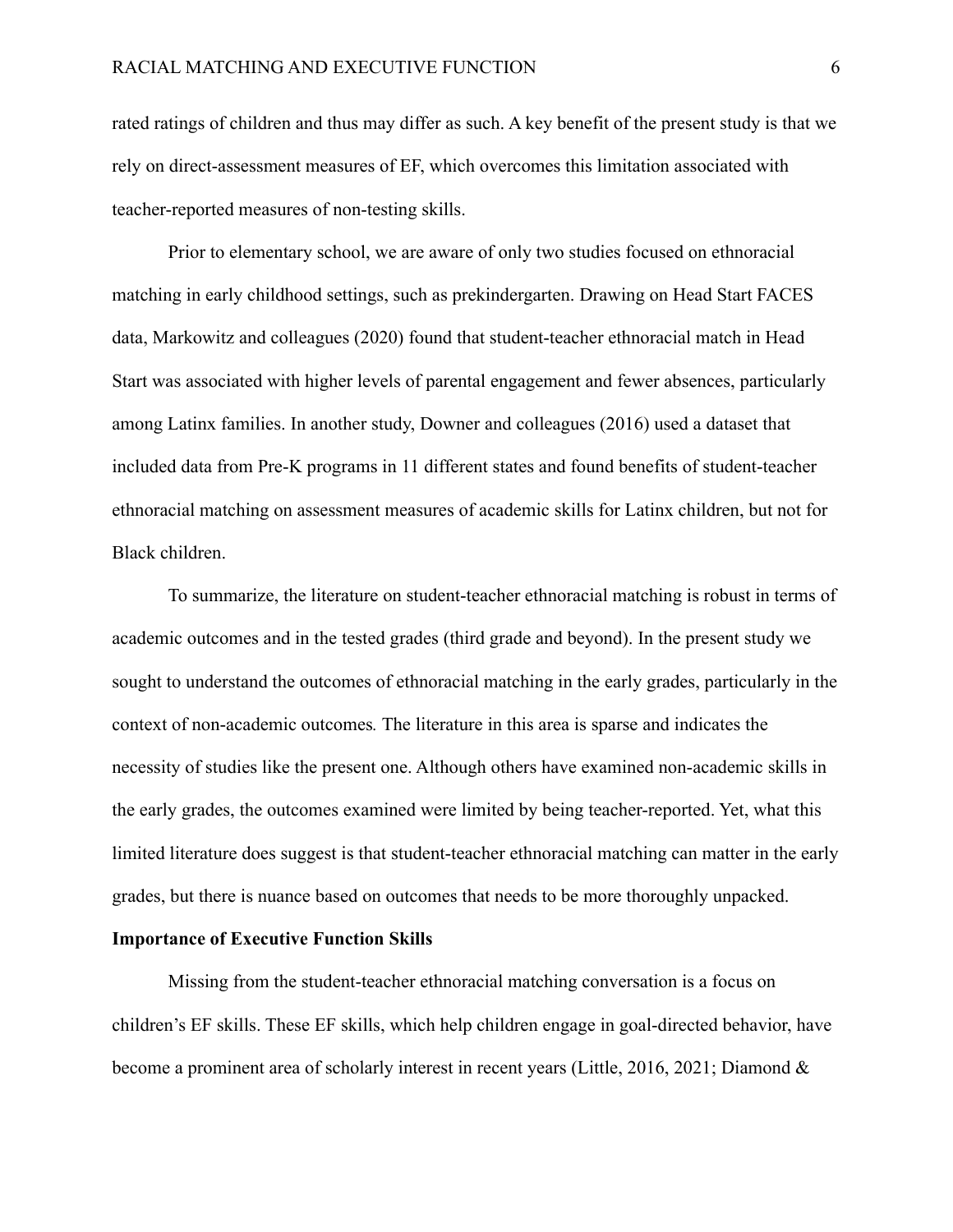Lee, 2011). EF skills are comprised of three components: (1) *working memory*, which is the ability to hold and process information in our mind; (2) *cognitive flexibility*, which is the ability to change your attention and perspectives; and (3) *inhibitory control*, which is the ability to stay focused on tasks when distracted.

Part of the growing interest in these skills is due to the consistent finding that higher EF skills predict academic success (Best et al., 2011, Ursache et al., 2012). Yet, like academic outcomes, there are stark differences in EF skills based on race/ethnicity and socioeconomic status. For example, Little (2017) found that Black and Latinx students entered kindergarten approximately 0.5 standard deviations behind their white peers on the two measures of EF, which we include in the present study. It is in this context that efforts to promote EF skills and address inequalities therein have expanded. Research has shown that EF skills are malleable, particularly during early childhood and the early grades, and school-based interventions and experiences can shape EF developmental trajectories (Little, 2016; Diamond & Lee, 2011; Morrison et al., 2009). All of these factors suggest that EF skills may be an outcome particularly susceptible to change in the context of student-teacher ethnoracial matches.

#### **Conceptual Framework**

Our review of the literature thus far has focused on the effects of ethnoracial matching on student outcomes, but not on potential explanations for *how* and *why* matches may be beneficial for student outcomes, particularly for EF skills. There are three primary schools of thought on how and why ethnoracially-similar teachers matter for student outcomes (Gershenson et al., 2021). The first focuses on the beliefs, expectations, and biases of teachers. In this perspective, what a teacher believes about certain groups of students can alter how they deliver instruction, interact with parents, and grade papers, for example. This perspective could play out with a non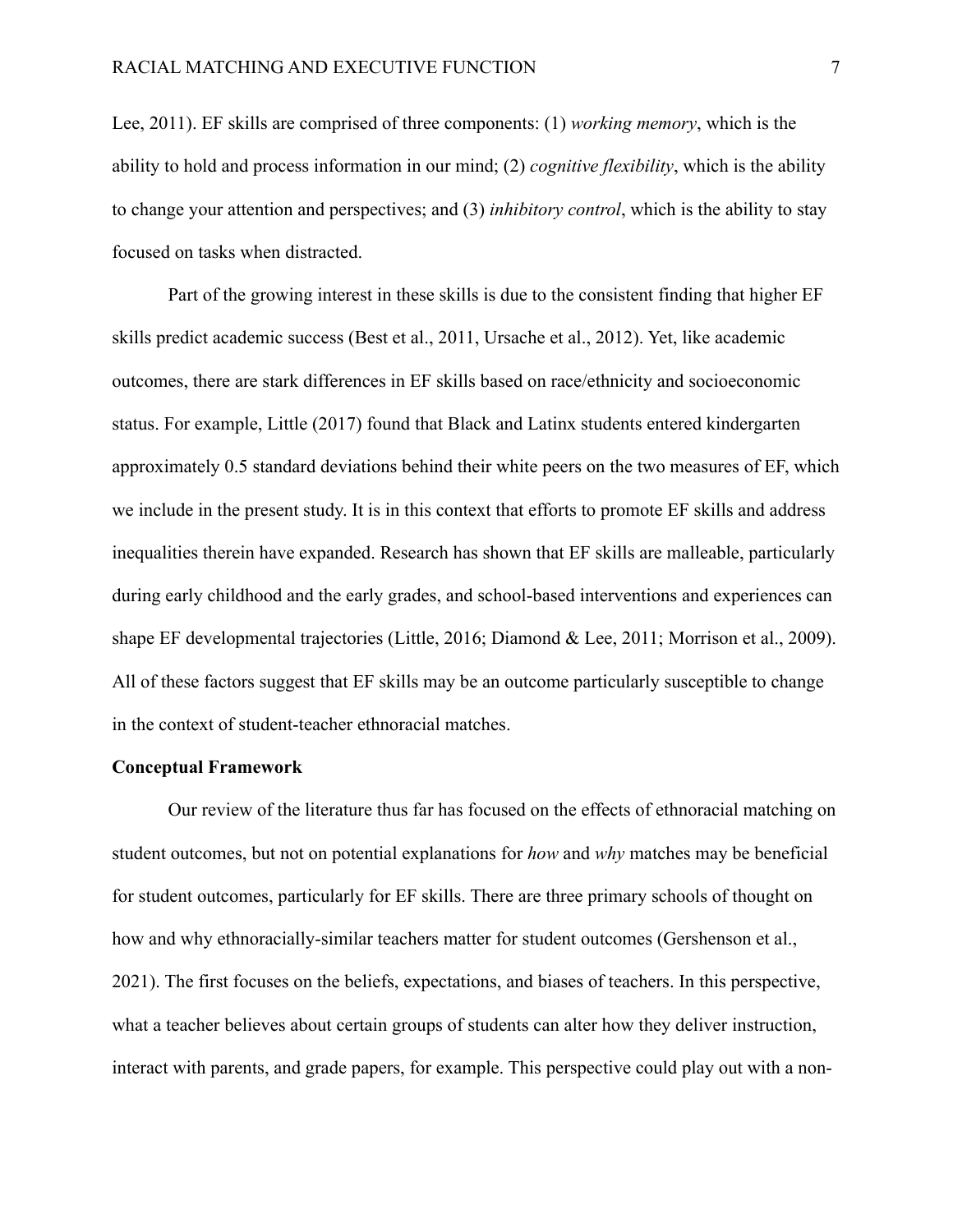matched teacher not accurately recognizing the skill or developmental level of a student of color and thus not providing appropriate levels of scaffolded instruction, which has been linked to improvements in EFs in addition to academic achievement, for example (Meltzer, 2010).

The second perspective focuses on the specific teaching practices and approaches that teachers of color are more likely to exhibit that benefit students of color. Researchers have found that when teachers of color provide culturally relevant pedagogy, they are able to better connect with students whose culture and experiences are often not reflected in standard school curricula and approaches (e.g., Ladson-Billings, 1995). For example, recent scholarship has found that EF skills develop differentially based on cultural experiences, which opens the door for studentteacher match to optimize EF development via culturally relevant instructional practices (e.g., Legare et al., 2018). Alternatively, matches may generate increased parental engagement with the teacher that, in turn, supports parental practices that enhance EFs (Wilson & Gross, 2018; Vinopal, 2018).

The last perspective is about teachers of color serving as role models for students of color. Such a "role model effect" operates when students of color perform differently when they have a teacher of color at the head of the classroom, even if they do not employ any different teaching practices than white teachers. Such a mechanism may boost the engagement levels of students experiencing an ethnoraical match via a combination of fewer absences, more time spent on task, and fewer problem behaviors. Higher levels of engagement due to role modeling would increase the likelihood that students benefit from instructional practices and curricula that promote EF skills. Note that these three explanatory perspectives for matching effects are not mutually exclusive. For example, students of color may benefit from role model teachers who are also engaging in more culturally relevant pedagogical practices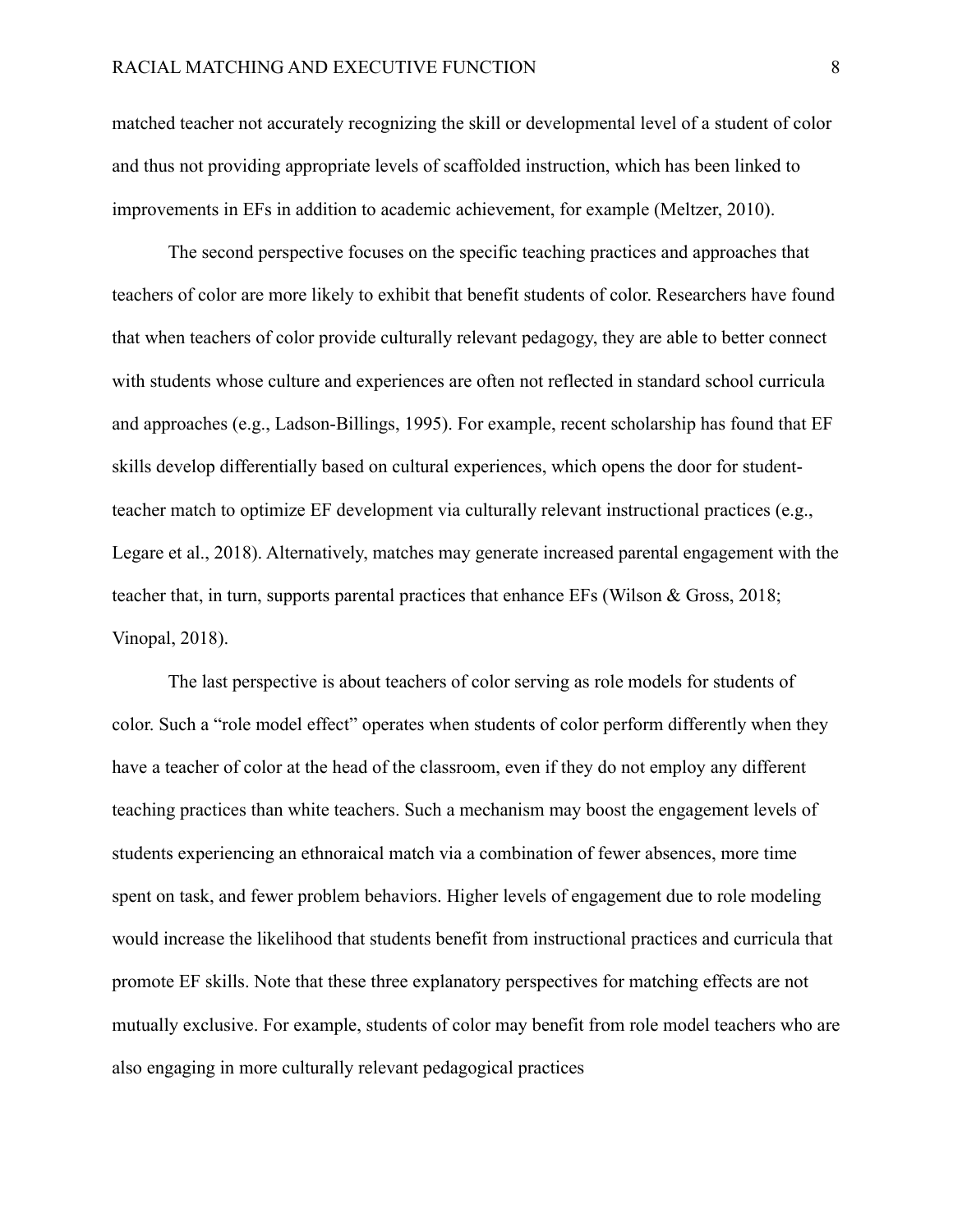Because our study is designed to examine the link between student-teacher ethnoracial match and EF skills, we cannot specifically test which of these mechanisms may yield observed associations. However, merging these theoretical explanations with insights from the EF literature suggests that these mechanisms may plausibly generate improved EF skills for students in the context of ethnoracial matches with teachers.

#### **Method**

#### **Dataset**

We used data from the Early Childhood Longitudinal Study – Kindergarten Class of 2010-11 (ECLS-K:2011), which was compiled by the National Center for Education Statistics (NCES) at the U.S. Department of Education. The ECLS-K:2011 was created to follow a nationally representative cohort of kindergartners in the 2010-11 school year through elementary school. Information was collected about this cohort of children and their families through direct assessments as well as through surveys of families, teachers, and school administrators. Details about the creation and compilation of this dataset as well as survey instruments are publicly available on the U.S. Department of Education website [\(https://nces.ed.gov/ecls/\)](https://nces.ed.gov/ecls/).

EF measures were only available in the identical format in kindergarten and first grade. Hence, our sample is restricted to these first two years, and consequently our analysis plan follows the work of Cho (2012) who also used kindergarten and first grade ECLS-K samples. The sample in kindergarten included 18,170 children. We arrived at this final analytic sample with multiple imputation (Royston, 2004). Specifically, we imputed 20 datasets for the child observations for which there were nonzero weights. Sample weights were provided in the dataset by NCES. The weights were employed in both the imputation and in all analyses.

#### **Measures**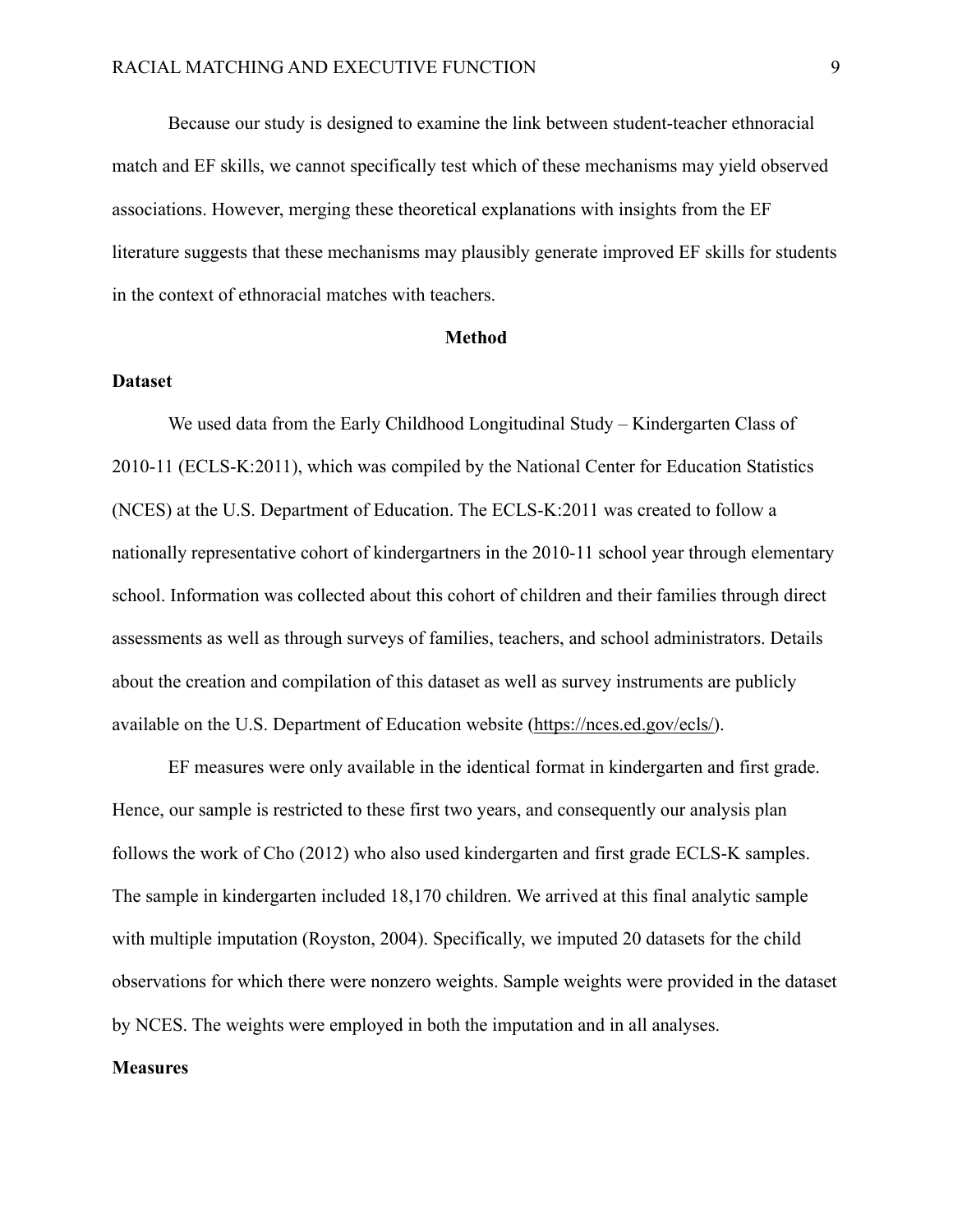**Achievement**. As mentioned above, while this study focuses on EF outcomes, we do run all models with achievement scores as outcomes in order to make comparisons. The NCES assessed children's reading and math achievement scores based on assessments that they had developed ( $\alpha$  = .92–.95). The questions on the reading assessment pertained to print familiarity, letter recognition, and recognition of common words. Questions on the math assessment pertained to number sense, properties, and operations, measurement, geometry and spatial sense, data analysis, and patterns, algebra, and functions.

**Executive function**. NCES included two measures of EF, namely cognitive flexibility and working memory (Tourangeau et al., 2015). Cognitive flexibility assesses a child's ability to switch between thinking about different concepts and was measured with the Dimensional Change Card Sort ( $\alpha$ = .90–.94; DCCS; Zelazo, 2006). The DCCS score reflects a child's performance over a series of tests associated with accuracy on card sorting tasks (i.e., by shape, color, and border games). Working memory assesses a child's ability to store and manage information during complex cognitive tasks and was measured with the Numbers Reversed subtest of the Woodcock-Johnson ( $\alpha$  = .87; Woodcock et al., 2001). During this assessment, children were asked to repeat a series of numbers that were dictated to the child. If a child responded incorrectly, then the task ended. If children responded correctly to the task, then the number span increased by one digit at a time.

**Student-Teacher Ethnoracial Match**. Our key independent variable was whether a child had a teacher of the same race or ethnicity. The ECLS-K:2011 provided racial and ethnic demographic information for both student and teacher in the categories of White, Black, Latinx, Asian, Native American, or Native Hawaiian/Pacific Islander. Because of small sample size, Native American and Native Hawaiian/Pacific Islander (less than 1.5% of the student and teacher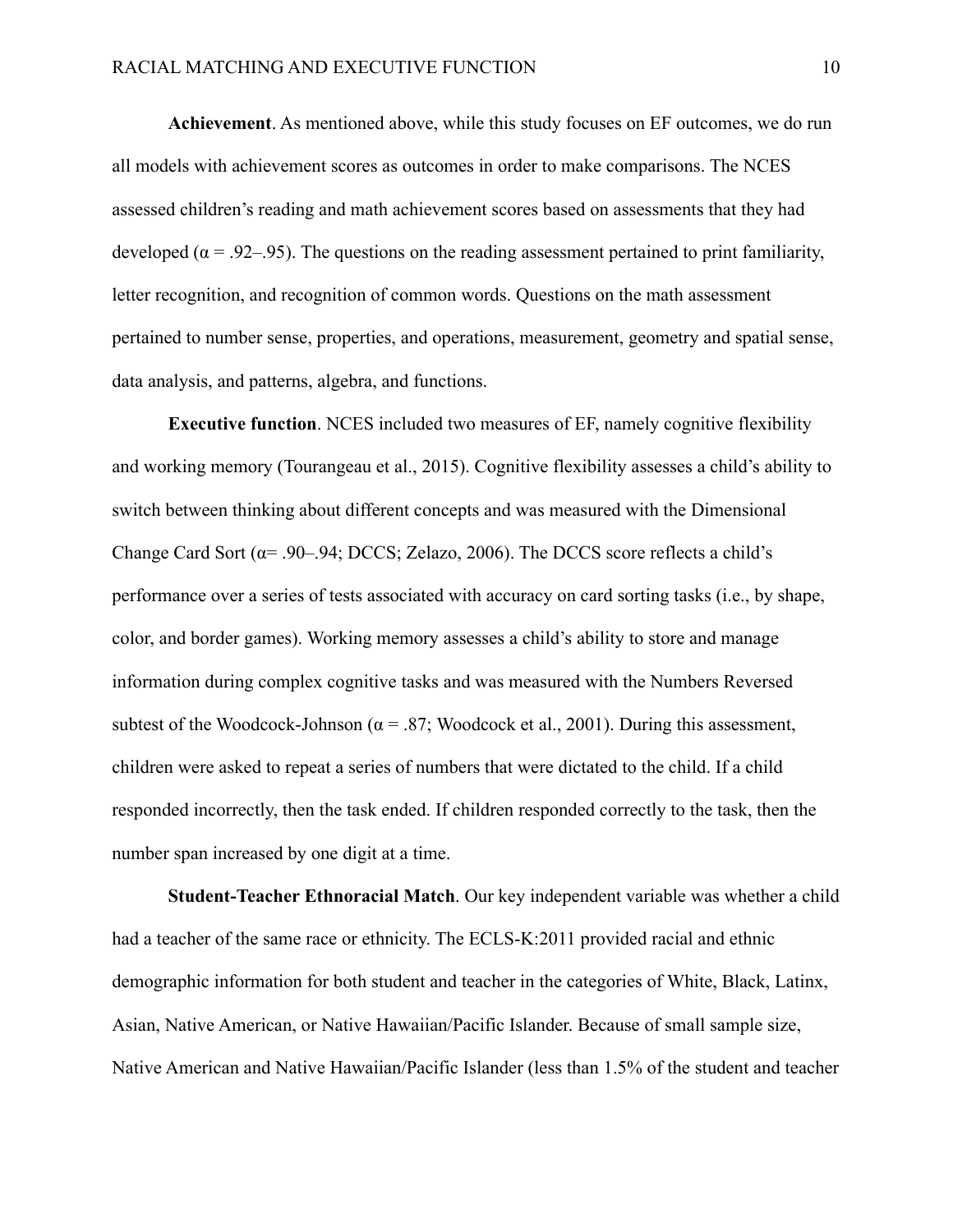samples) were removed from the study sample. Thus, we focused on, ethnoracial matches for White, Black, Latinx, and Asian students.

Table 1 presents ethnoracial matching in the dataset in kindergarten and first, grade. There are two important points to note. First, even though White children had the highest proportion of ethnoracial mathes, there were instances across all racial and ethnic groups of students having the same race or ethnicity teacher. Second, for Black, Latinx, and Asian American children, the rates of same race or ethnicity teacher matching stayed consistent over the two years in the study. In contrast, White children were less likely to have a same race or ethnicity match in first grade compared to kindergarten.

**Control variables**. Table 2 presents the control variables used in this study, broken into child, family, and classroom and teacher characteristics. In Table 2, means and standard deviations are displayed at baseline – i.e., when the students were in kindergarten. That said, we have repeated measures on the child for kindergarten and first grade.

*Child characteristics*. We employed a standard set of demographic variables, which included biological sex, race and ethnicity, health rated by parents (1 out of 5, 1 highest), English language learner status, and disability status. We also included early care and education experiences, such as whether the child attended prekindergarten the year before kindergarten, whether the child was in a full-day kindergarten program, and whether the child was in care before or after school during kindergarten. Finally, we included the number of absences per year, as reported by the teacher.

*Family characteristics.* Next, we included characteristics pertaining to the household structure, such as having two parents in the home and number of siblings. We also included measures of family school choice, namely whether the family chose the school for the child (as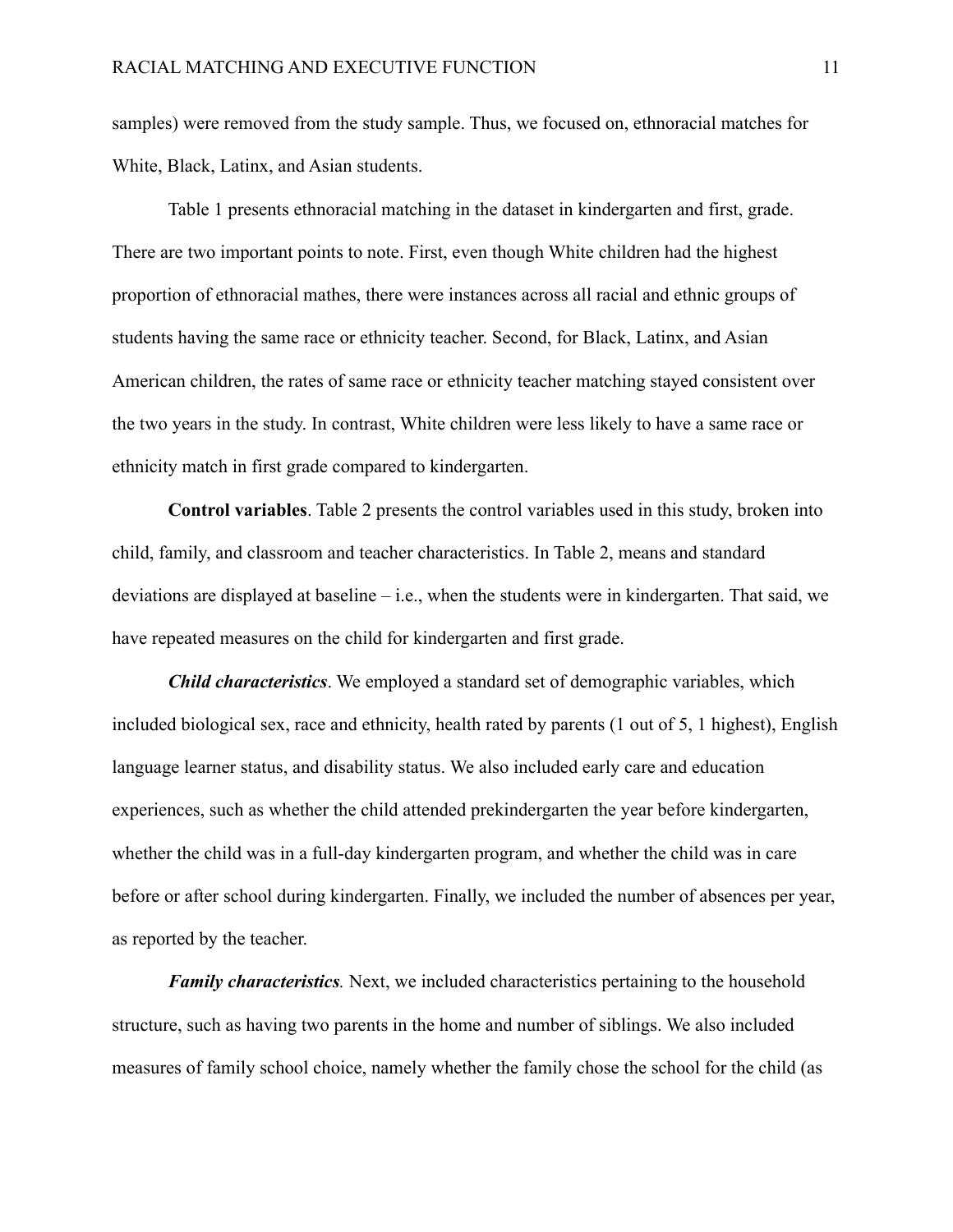opposed to attending the neighborhood school) and whether the family chose their house location for the school the child attended. Finally, we included measures pertaining to families' socioeconomic status, namely: Education, employment, and poverty status.

*Classroom characteristics*. In each year, teachers reported on the characteristics of each child's classroom. To begin, this included classroom size. Based on classroom size as well as the counts of children by demographics, we were able to include the following percentages in our models: Percent girls, Black, Latinx, Asian, performing below grade level in reading and in math, with a disability, and English Language Learner.

*Teacher characteristics*. Finally, we included information on race or ethnicity, years of experience, and degree attainment of teachers.

#### **Analysis Plan**

As mentioned above, our analysis plan follows Cho (2012), who relied on kindergarten and first grade waves of the ECLS-K database in her analyses. We have adapted her analysis plan to fit our research questions.

**Baseline model**. To begin, we relied on the following baseline model:

$$
Y_{\text{ist}} = \beta_1 \text{SRE}_{\text{ist}} + \beta_2 C_{\text{ist}} + \beta_3 F_{\text{ist}} + \beta_4 C_{\text{it}} + \beta_5 T_{\text{st}} + \varepsilon_{\text{ist}}
$$

where Y represents a spring semester outcome for child *i* in school *s* in year *t*. Our key variable in the equation is SRE, whether a student has a teacher of the same race or ethnicity. Our control variables are represented in the equation as C (child), F (family), C (classroom), and T (teacher) characteristics, all displayed in Table 2. In this model, standard errors were clustered by teacheryear to account for correlated errors of students within classrooms. Note that all models include indicators for wave to control for year-specific factors. Additionally, all models include a one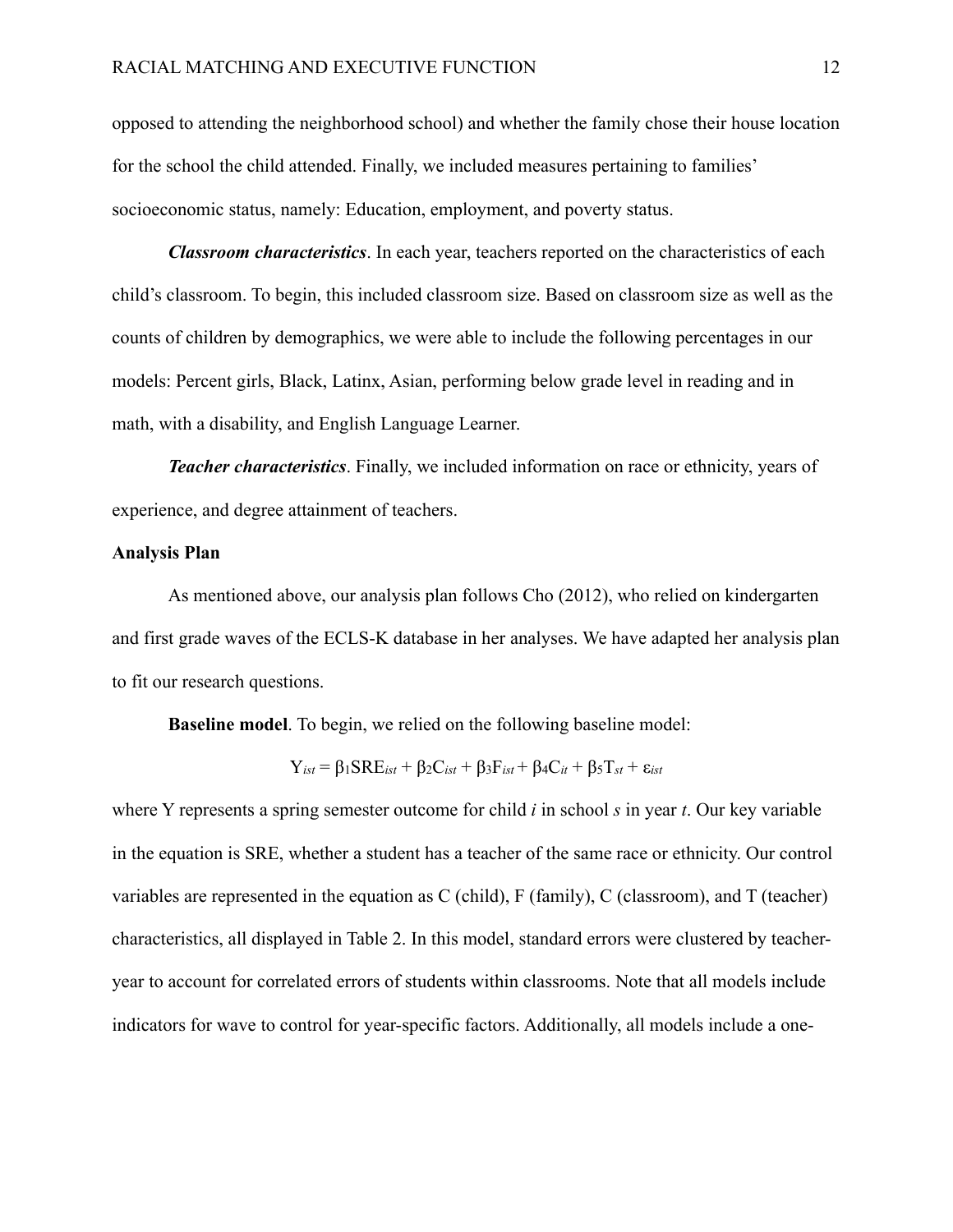wave lagged measure of the outcome (kindergarten's lagged outcome is measured just at kindergarten entry rather than in the prior year).

**School fixed effects**. One issue with the baseline model is that some parents might choose to send their children to specific schools where there is a greater chance of their children having a teacher with the same race or ethnicity. One might hypothesize that these same parents are making other investments to improve their children's outcomes. Or it might be the case that some principals might be more involved in hiring a diverse teaching workforce as one of the many ways that principals might be trying to improve student outcomes. These are just some of the ways that the estimates of β1 in the baseline model might be biased as a result of not accounting for unobserved school-to-school differences.

To address this issue, we compared students only to other students in the same school. To do so, we added in school fixed effects to the model:

$$
Y_{\text{ist}} = \beta_1 \text{SRE}_{\text{ist}} + \beta_2 C_{\text{ist}} + \beta_3 F_{\text{ist}} + \beta_4 C_{\text{it}} + \beta_5 T_{\text{st}} + \delta_s + \varepsilon_{\text{ist}}
$$

where  $\delta_s$  represents indicator variables for school. School fixed effects were an important test of robustness in that, we control for unobserved school-level factors. These include, but are not limited to, leadership, parental involvement, school sorting, and so forth. Hence, the primary source of variation occurred within schools and between classrooms.

**Student fixed effects**. A key issue not addressed by school fixed effects is unobserved individual-level heterogeneity that might have been influencing both the chance of having a student-teacher ethnoracial match as well as improvements in outcomes Y. As one example, principals might sort children within schools to have a teacher of the same race or ethnicity. Or, principals might do the reverse as a way to expose more children to teachers of different races or ethnicities. It was not possible to distinguish student-to-classroom assignment policies or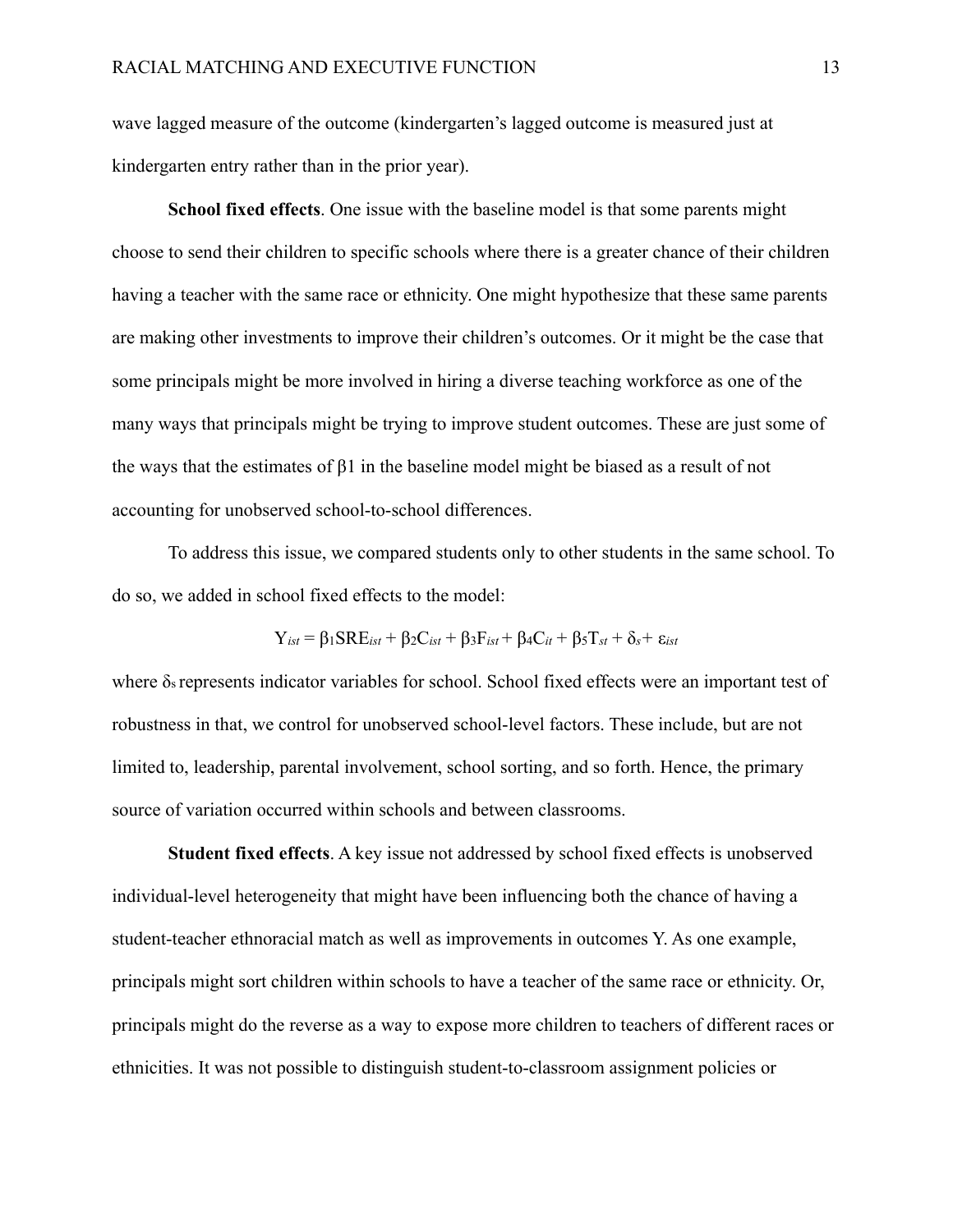practices within schools. But with the ECLS-K:2011,it was possible to address this issue because there are repeated observations on the same student. Hence, we employed a student fixed effects model, as follows:

$$
Y_{\text{ist}} = \beta_1 \text{SRE}_{\text{ist}} + \beta_2 X_{\text{ist}} + \delta_i + \varepsilon_{\text{ist}}
$$

In this model,  $\delta_i$  represents student fixed effects – an indicator variable for each student ID in the dataset. The term X represents all time-varying variables from C, F, C, and T in previous models, such as moving in and out of poverty status or rating of child health. All time-invariant variables, such as having attended full-day kindergarten, were dropped from the model.

The reason behind this specification is that student fixed effects compared the same individual child across years of the dataset. In this way, it was possible to compare the student to himself or herself in different years, during which in some years the student had an ethnoracial match with the teacher and in other years did not. That is, student fixed effects relied on withinstudent variation in our key variable SRE, and essentially, each student becomes his or her own comparison group. Both observed and unobserved time-invariant characteristics remain fixed, which allowed us to best isolate the associations between having a student-teacher ethnoracial match and students' academic and EF skills.

#### **Results**

#### **Achievement**

We began our analyses by looking at achievement outcomes, so that we can make comparisons to EF outcomes further down. Table 3 presents findings for reading and math achievement outcomes based on having a student-teacher ethnoracial match as well as the set of control variables. Coefficients are presented with cluster-adjusted standard errors in parentheses. Recall that all models also contained indicators for year as well as a lagged measure of the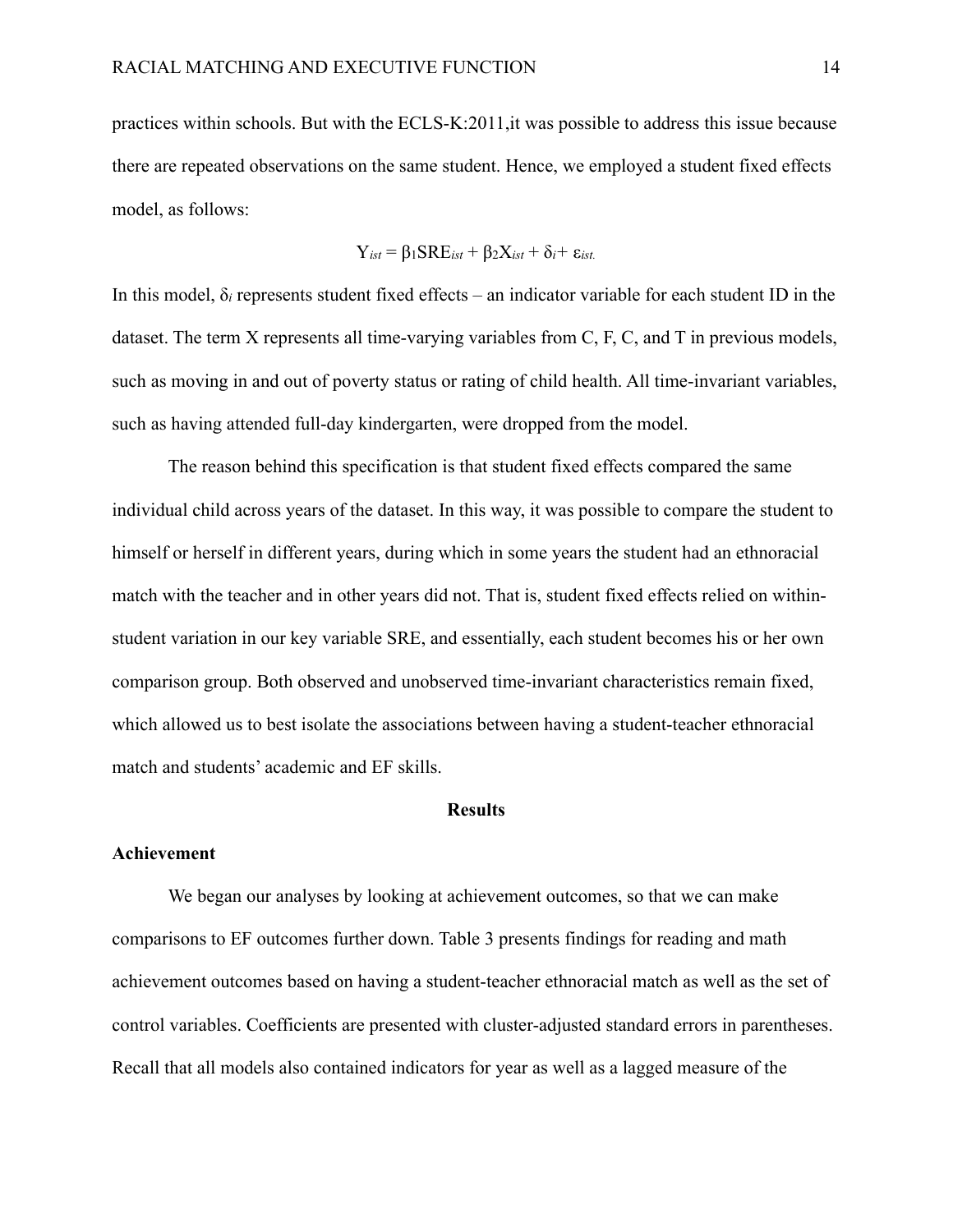outcome. Our findings suggest that when students have an ethnoracial match with their teacher, their reading and math achievement scores are higher. This pattern is evident across the first row of Table 3. Importantly, even after accounting for a host of control variables as well as school fixed effects, an ethnoracial student-teacher match is associated with higher academic test scores. Even in our most robust student fixed effects model, the ethnoracial match coefficient is statistically significant and corresponds to an effect size of approximately 0.09σ for reading and 0.06σ for math. This latter finding is important, as student fixed effects rely entirely on withinstudent variation, thereby accounting for unobserved individual level time-invariant heterogeneity.

#### **Executive Function**

Table 4 presents the findings for the two EF outcomes. Much like in Table 3, the findings are for the entire sample – with baseline, school fixed effects, and student fixed effects models presented for each outcome. For cognitive flexibility, although the coefficient on having a student-teacher ethnoracial match is statistically significant in the baseline and school fixed effects models, it is no longer significant in the student fixed effects model. This is important, as this final model not only takes advantage of repeated measures but also controls for unobserved individual differences and within-school sorting. Thus, in our most robust model, there is no evidence that having a student-teacher match predicted differences in this measure of cognitive flexibility.

On the other hand, in the context of an ethnoracial match, working memory improved – as evidenced by the models under the *W*-Ability section in the baseline, school fixed effects, and student fixed effects models. The effect size is approximately  $0.05\sigma$  in the student fixed effects model, thereby suggesting consistency with academic outcomes. In fact, the size of the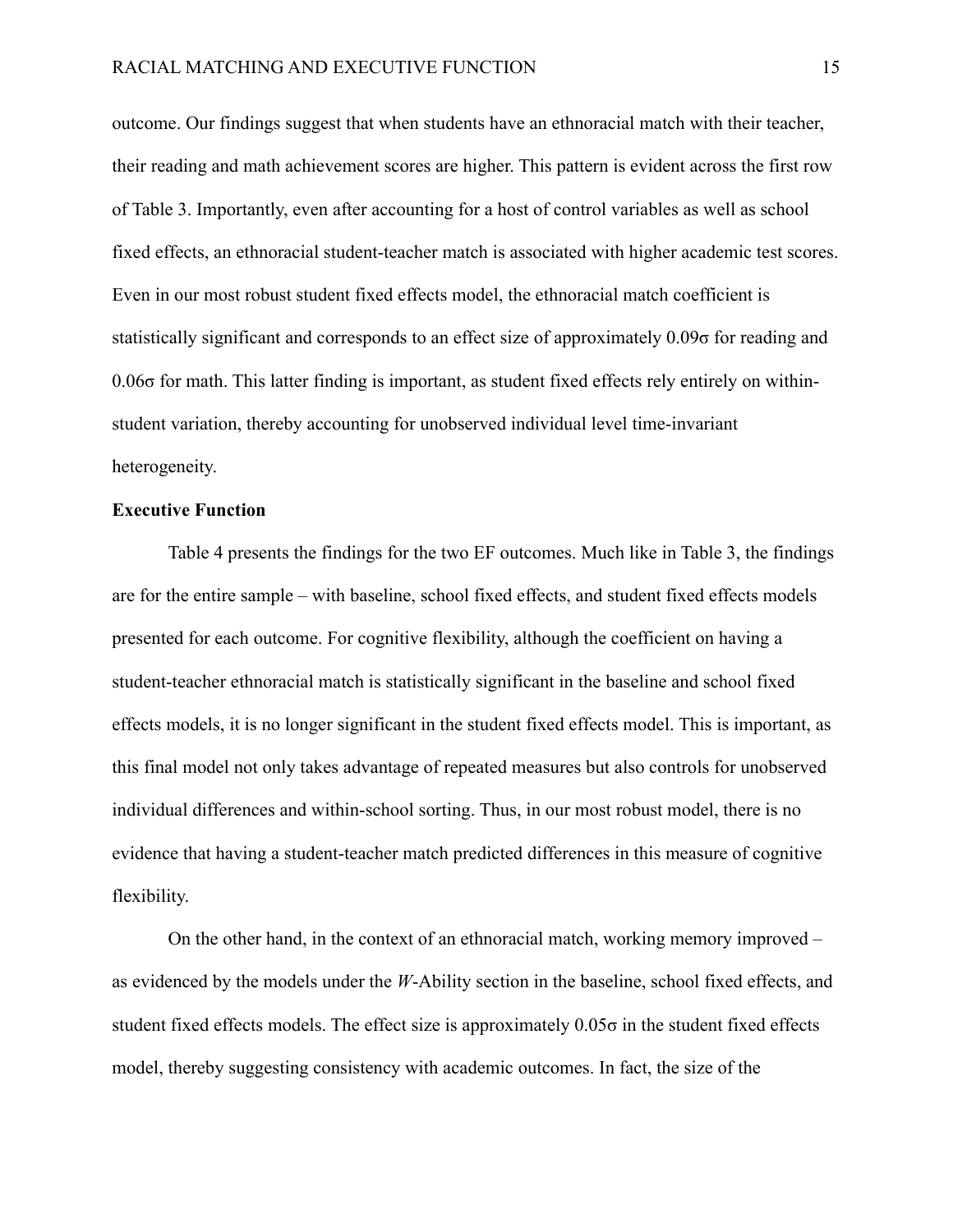coefficient is almost similar to that for mathematics in Table 3. This is logical, given the high correlation between the numbers reversed task and the mathematics assessment (Little, 2021). Importantly, the only statistically significant predictor in the student fixed effects model is the ethnoracial match coefficient, which underscores its importance in predicting children's working memory.

#### **Group Differences**

With our third research question, we asked whether there were differences in having an ethnoracial match for Black, Latinx, and Asian students specifically. To address this question, we re-ran the student fixed effects models from Tables 3 and 4 for Black, Latinx, and Asian students. Table 5 presents the ethnoracial match coefficients from each of those regressions. For the sake of clarity, only the ethnoracial match coefficients are presented, though all models were analogous to those in the previous tables.

For the academic outcomes, the findings revealed that Black and Latinx (but not Asian) students benefitted from having a same race or ethnicity teacher. For both reading and math, the table clearly shows that Black and Latinx students had higher achievement scores compared to Black and Latinx students who did not have a Black or Latinx teacher, respectively. The effect sizes in reading were approximately the same size as those for the general student models in Table 3 at around 0.08σ. The math effect size was larger for Black students than the general sample in Table  $3 - at$  around  $0.08\sigma$ , and the Latinx effect size was approximate to the size of that in the general sample.

For EF outcomes, the findings for cognitive flexibility were not surprising, given the null findings in the student fixed effects model in Table 4. As for working memory, Black and Latinx students also benefitted here from having a same race or ethnicity teacher, much like Black and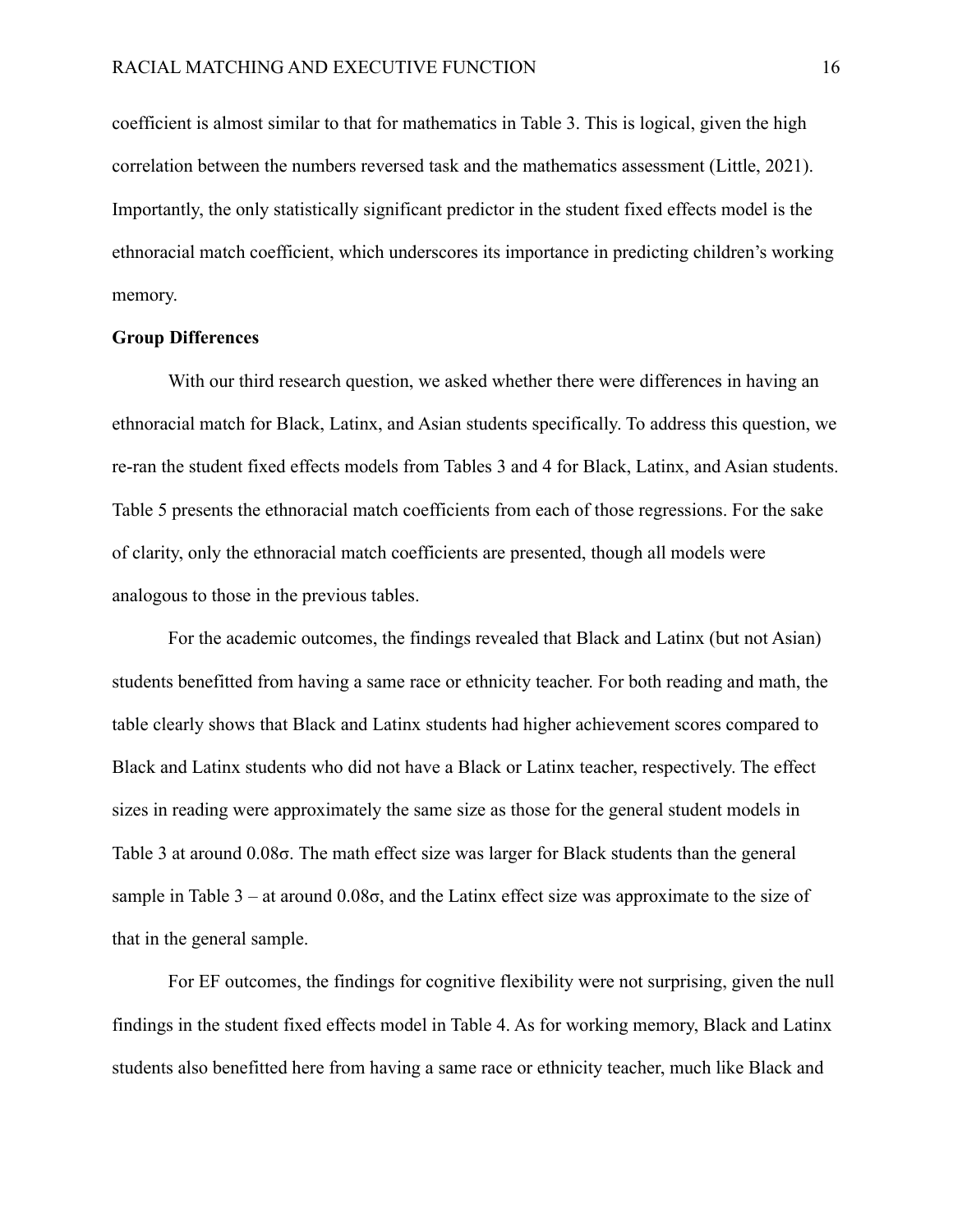Latinx students had benefitted in reading and math. Recall that the effect size from Table 4 for working memory was 0.05σ. In contrast, the effect size for Black and Latinx students is greater compared to the general sample and corresponds to 0.15σ, and 0.10σ, respectively.

#### **Discussion**

As the population in the United States becomes more racially/ethnically diverse, there has been a push for greater representation of educators of color who are currently underrepresented in schools (Gershenson et al., 2021). Reflecting the importance of ethnoracial representation among educators, a growing body of evidence suggests that children benefit academically from such matches (Gershenson et al., 2021; Lindsay & Hart, 2017; Redding, 2019). With that said, we argued that a key unresolved question is whether having an ethnoracial student-teacher match could influence other key domains of child development.

In this study, we focused specifically on children's EF, which are well-established correlates of long-term educational success and well-being (Willoughby et al., 2019; Best et al., 2011, Ursache et al., 2012). Yet, they have been completely unexplored in the ethnoracial matching literature. To redress these gaps in knowledge as well as provide a better picture of the full extent to which ethnoracial matching supports children, we examined the benefits of matching on an array of outcome domains between kindergarten and first grade for a nationally representative sample of students. Below we discuss the themes that emerged from this work.

To begin, our models point to the same conclusion: Ethnoracial matching positively correlates with students' working memory but not cognitive flexibility in the early elementary school years. Other studies of educational treatments and executive function outcomes using the ECLS-K:2011 have found similar differences between EF measures. For example, Little (2021) examined the link between preschool attendance and EF gains in elementary school. This author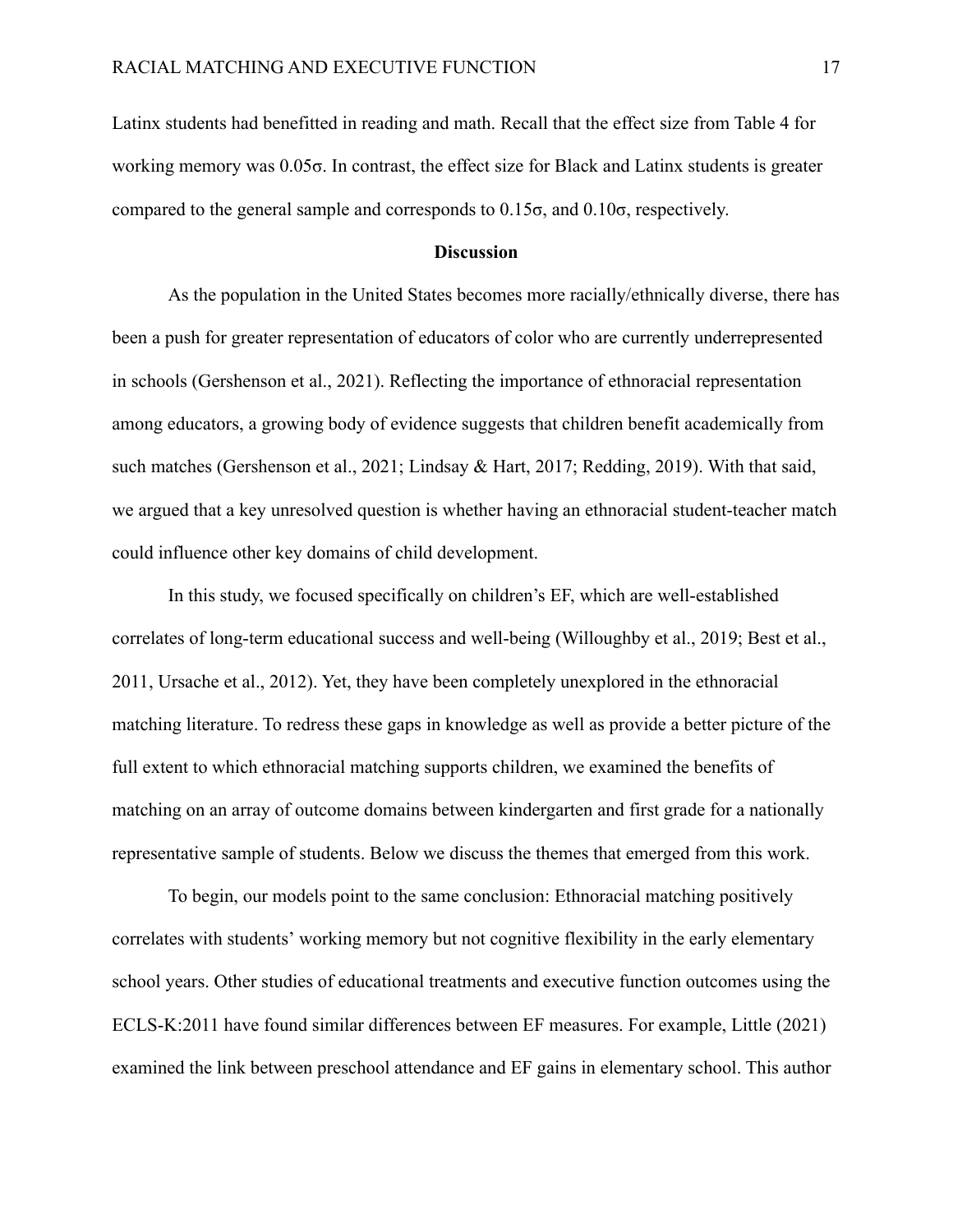found benefits for working memory but not cognitive flexibility, as we do in the present paper. Little (2021) hypothesized there were three potential explanations for such an observation, which apply here: (1) EF sub-domains are distinct, so we could expect to see differential associations depending on the treatment; (2) the working memory measure is highly correlated with mathematics assessment measure, so the benefits may be through more achievement-related pathways; and (3) students grew more in the ECLS-K:2011 on the working memory assessment than the cognitive flexibility assessment, so there is more variation present. In addition to exploring differences between EF domains, we also explored differences between EF and achievement domains. What these models tell us is that the effect sizes for the EF models were comparable to the effect sizes for the achievement models.

Although the associations of interest may appear small relative to conventional standards, these estimates represent the benefit of one year of having a teacher of the same race/ethnicity. When extrapolated to the population of students at large and across multiple years of schooling, these small yet significant associations can have large effects. Thus, our results add to the substantive evidence that ethnoracial representation among American educators matters by underscoring a key way in which students' non-academic skills are developed in schools. This is a critical step forward as students' working memory, a core component of EF, has been consistently linked to improvements in student achievement (Willoughby et al., 2019) and is most malleable in early childhood (Blair, 2016; Diamond & Lee, 2011). And, just as importantly, there are sizeable differences in these skills based on dimensions of race/ethnicity and socioeconomic status (Little, 2016). Accordingly, the underrepresentation of educators of color in the United States represents one contributing factor to the racial/ethnic differences among elementary-aged students' development of academic and EF skills.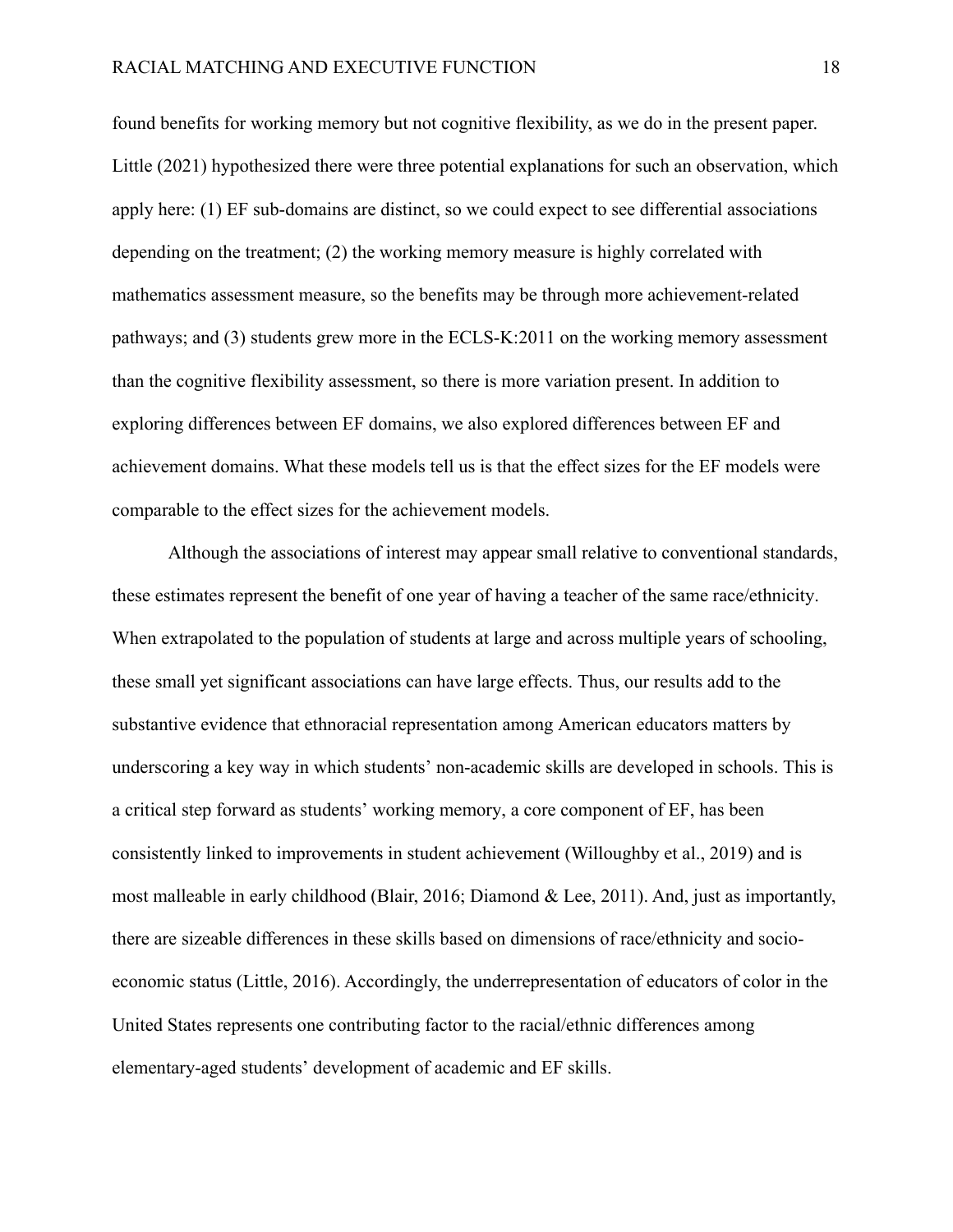Next, examining heterogeneity in racial representation among teachers by student race/ethnicity yielded significant differential associations of ethnoracial matching for the development of working memory among Latinx and Black (but not Asian) students. More specifically, the benefits of race-matching were two to three times larger for Latinx and Black students' development of EF skills relative to the general population of kindergartners and first graders. The larger associations of race-matching for Latinx and Black students' EF development may support the notion that Latinx and Black teachers are better able to support their students' development. Further, if that is true, such a finding implicates promoting ethnoracial matches as a key vehicle for remedying the inequities in EF skills in the early grades (Little, 2016).

Despite these contributions to the literature on student-teacher racial matching in the early elementary school years, there are several limitations of this work that should be acknowledged. First, the data from the ECLS-K:2011 do not allow us to measure the extent to which the differences in students' EF by teacher-race match reflect stereotyping behaviors on the part of teachers from different groups nor the extent to which students change their behavior and classroom engagement in response to their teachers' race/ethnicity. Put another way, although the present study demonstrates the associations between racial matching and student outcomes, we could not test the potential mechanisms through which student-teacher ethnoracial matching shapes the outcomes under investigation. Accordingly, future research should pay more careful attention to the underlying reasons why students do better in the context of race-matching. Such an exploration could provide new insights about both how and why ethnoracial matching matters. Second, although we implemented several methodological specifications - including student fixed effects - to mitigate bias in our analyses, it is likely that we did not account for all time-varying characteristics of students and their experiences that affect their propensity of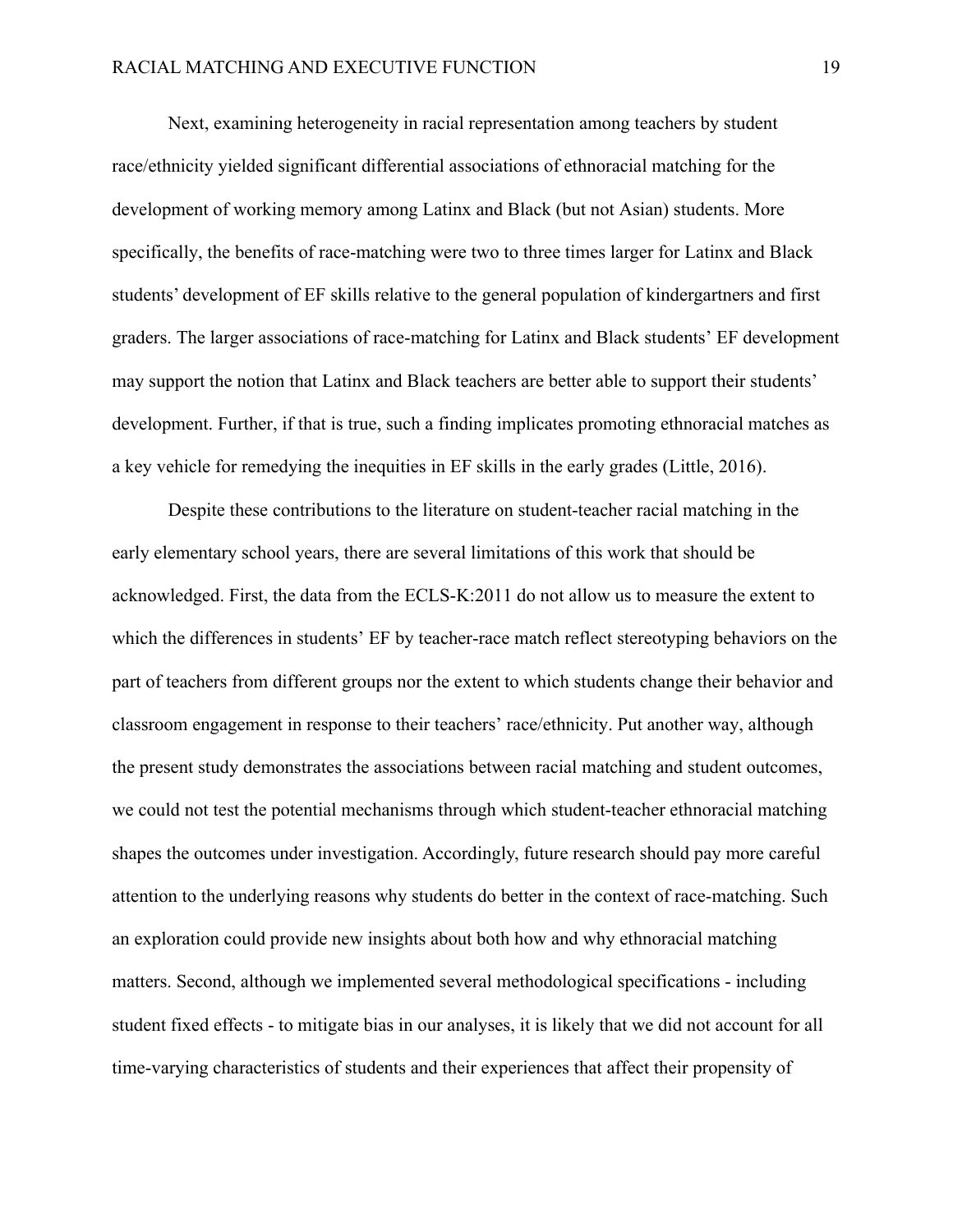having a same-race teacher and their outcomes. As such, caution is warranted when interpreting our findings. Third, although we used a large and nationally representative sample of American kindergartners and first graders, the combination of certain student-teacher groups was small; consequently, the experiences of certain groups could not be examined. With that said, this limitation is likely to be present in any study of student-teacher race match given that the workforce is largely White.

With these limitations and future directions in mind, the present study moved beyond studying the academic outcomes of having a same-race teacher in the early elementary school years (Gershenson et al., 2021; Redding, 2019) by highlighting associations with other key developmental domains. In doing so, our findings advance ongoing conversations regarding the benefits of teacher-student race match by highlighting: (a) significant differences in students' working memory (but not cognitive flexibility) as a function of having a teacher of the same race/ethnicity across the early elementary school years; and (b) that these benefits are most pronounced for Black and Latinx students. As such, diversifying the educator workforce represents a key step toward promoting greater equity in schools across the United States.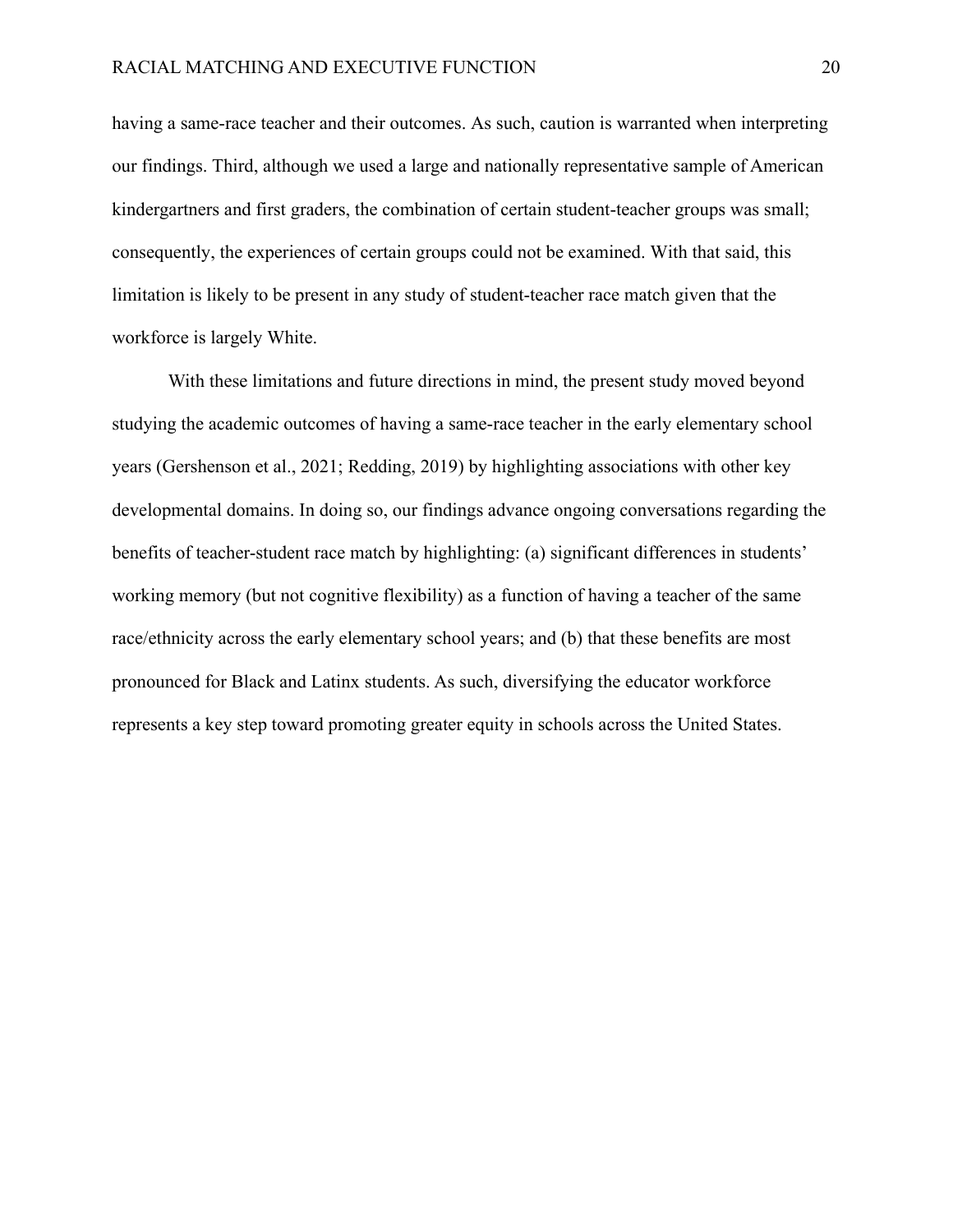#### References

- Banerjee, N. (2018). Effects of teacher-student ethnoracial matching and overall teacher diversity in elementary schools on educational outcomes. *Journal of Research in Childhood Education*, *32*(1), 94-118.
- Best, J. R., Miller, P. H., & Naglieri, J. A. (2011). Relations between executive function and academic achievement from ages 5 to 17 in a large, representative national sample. *Learning and Individual Differences, 21*, 327–336.
- Blair, C. (2016). Developmental Science and Executive Function. Current Directions in *Psychological Science*, 25, 3–7. doi:10.1177/0963721415622634
- Cho, R.M. (2012). Are there peer effects associated with having English Language Learner (ELL) classmates? Evidence from the Early Childhood Longitudinal Study Kindergarten Cohort (ECLS-K). *Economics of Education Review*, *31*, 629-43.
- Dee, T. S. (2004). Teachers, race, and student achievement in a randomized experiment. *Review of Economics and Statistics*, *86*(1), 195-210.
- Diamond, A., & Lee, K. (2011). Interventions shown to aid executive function development in children 4 to 12 years old. *Science*, *333*(6045), 959-964.
- Downer, J. T., Goble, P., Myers, S. S., & Pianta, R. C. (2016). Teacher-child racial/ethnic match within pre-kindergarten classrooms and children's early school adjustment. *Early Childhood Research Quarterly*, *37*, 26-38.
- Egalite, A. J., & Kisida, B. (2018). The effects of teacher match on students' academic perceptions and attitudes. *Educational Evaluation and Policy Analysis*, *40*(1), 59-81.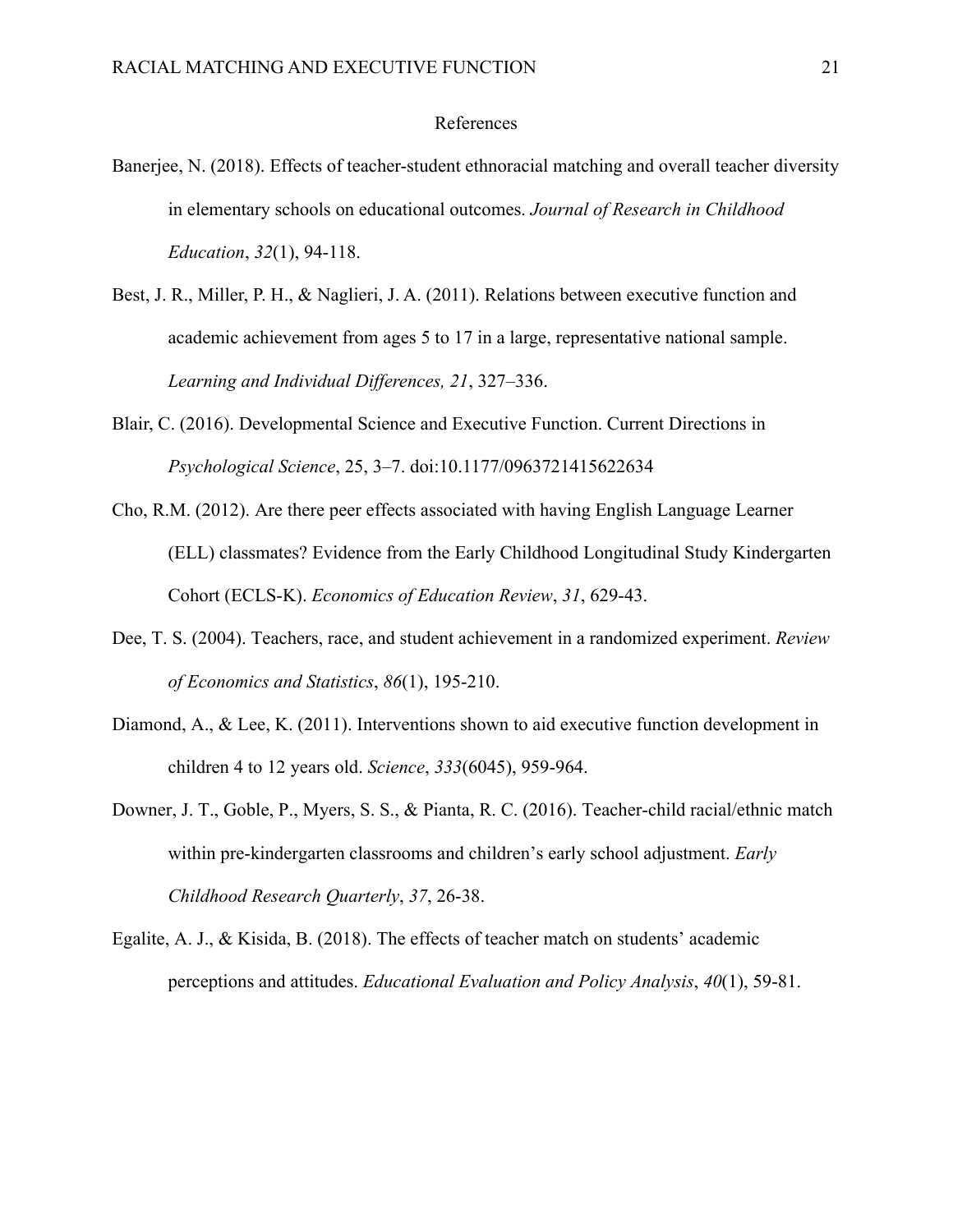- Gershenson, S., Hansen, M., & Lindsay, C. A. (2021). *Teacher Diversity and Student Success: Why Racial Representation Matters in the Classroom*. Harvard Education Press. Cambridge, MA.
- Gershenson, S., Hart, C. M., Hyman, J., Lindsay, C., & Papageorge, N. W. (2018). *The long-run impacts of same-race teachers* (No. w25254). National Bureau of Economic Research.
- Gottfried, M. A., Kirksey, J. J., & Wright, A. (2019). Same-race student–teacher: Comparing outcomes for kindergartners with and without disabilities. *Remedial and Special Education*, *40*(4), 225-235.
- Jennings, J. L., & DiPrete, T. A. (2010). Teacher effects on social and behavioral skills in early elementary school. *Sociology of Education*, *83*(2), 135-159.
- Ladson‐Billings, G. (1995). But that's just good teaching! The case for culturally relevant pedagogy. *Theory into practice*, *34*(3), 159-165.
- Legare, C. H., Dale, M. T., Kim, S. Y., & Deák, G. O. (2018). Cultural variation in cognitive flexibility reveals diversity in the development of executive functions. *Scientific reports*, *8*(1), 1-14.
- Lindsay, C. A., & Hart, C. M. (2017). Exposure to same-race teachers and student disciplinary outcomes for Black students in North Carolina. *Educational Evaluation and Policy Analysis*, 39(3), 485-510.
- Little, M. (2017). Racial and socioeconomic gaps in executive function skills in early elementary school: Nationally representative evidence from the ECLS-K:2011. *Educational Researcher,* 46(2), 103-109.
- Little, M. (2016) Measuring more: Schools, teachers, and the development of kindergartners executive function skills. *AERA Open,* 2(3), 1-14.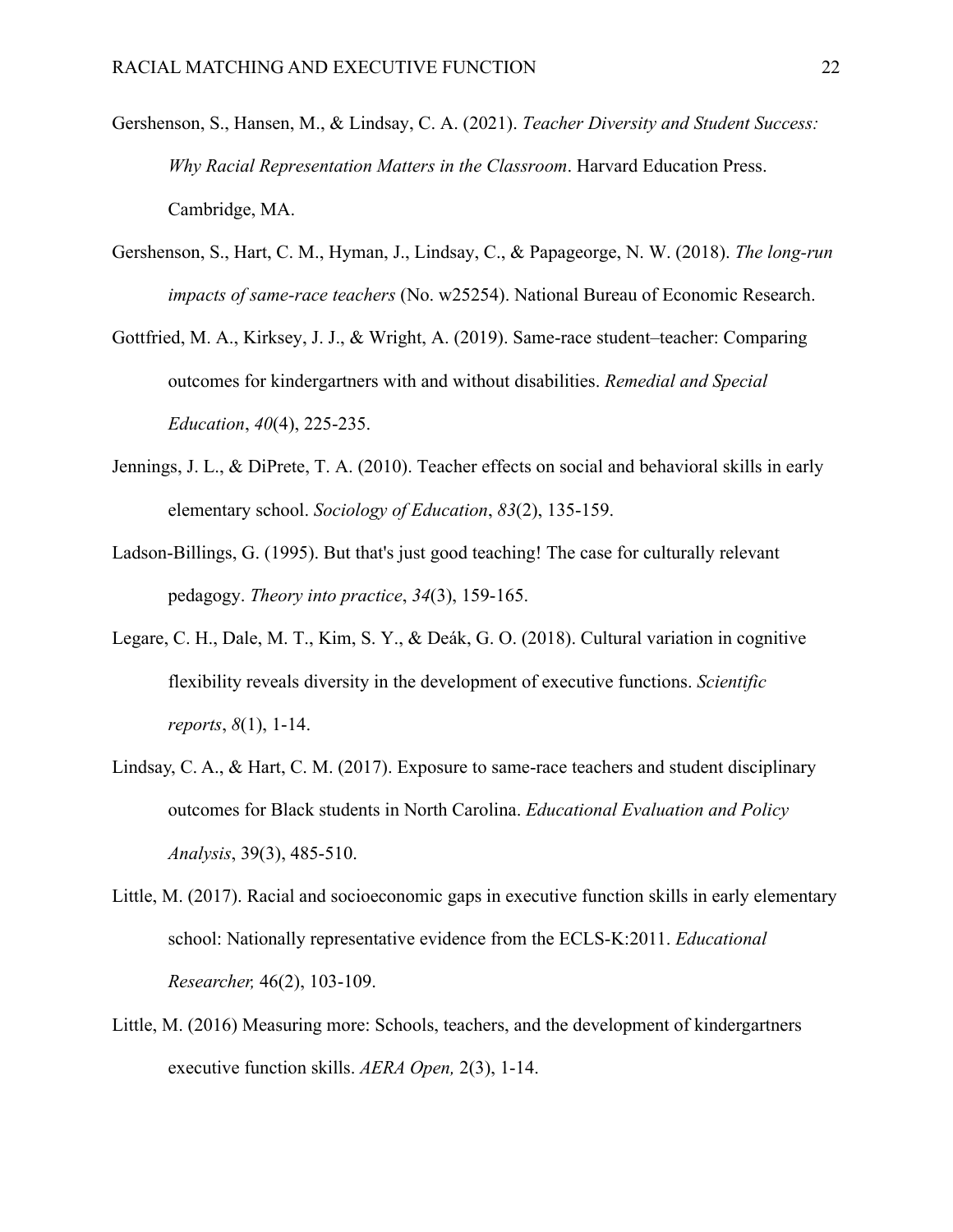- Little, M. (2021). Nationally representative evidence on the association between preschool and executive function skills in elementary school. *AERA Open,* 7(1) 1-16.
- Markowitz, A. J., Bassok, D., & Grissom, J. A. (2020). Teacher-child racial/ethnic match and parental engagement with Head Start. *American Educational Research Journal*, *57*(5), 2132-2174.

Meltzer, L. (2010). *Promoting executive function in the classroom*. Guilford Press.

- Morrison, F. J., Cameron Ponitz, C., & McClelland, M. M. (2009). Self-regulation and academic achievement in the transition to school. In S. Calkins & M. Bell (Eds.), *Child development at the intersection of emotion and cognition* (pp. 203–224). Washington, DC: American Psychological Association.
- Redding, C. (2019). A teacher like me: A review of the effect of student–teacher racial/ethnic matching on teacher perceptions of students and student academic and behavioral outcomes. *Review of Educational Research*, *89*(4), 499-535.
- Tourangeau, K., Nord, C., Lê, T., Sorongon, A. G., Hagedorn, M. C., Daly, P., & Najarian, M. (2015). Early Childhood Longitudinal Study, Kindergarten Class of 2010-11 (ECLS-K: 2011). User's Manual for the ECLS-K: 2011 Kindergarten Data File and Electronic Codebook, Public Version. NCES 2015-074. *National Center for Education Statistics*.
- Tran, L., & Gershenson, S. (2021). Experimental estimates of the student attendance production function. *Educational Evaluation and Policy Analysis*, *43*(2), 183-199.
- Watts, T. W., Gandhi, J., Ibrahim, D. A., Masucci, M. D., & Raver, C. C. (2018). The Chicago School Readiness Project: Examining the long-term impacts of an early childhood intervention. *PloS one*, *13*(7), e0200144.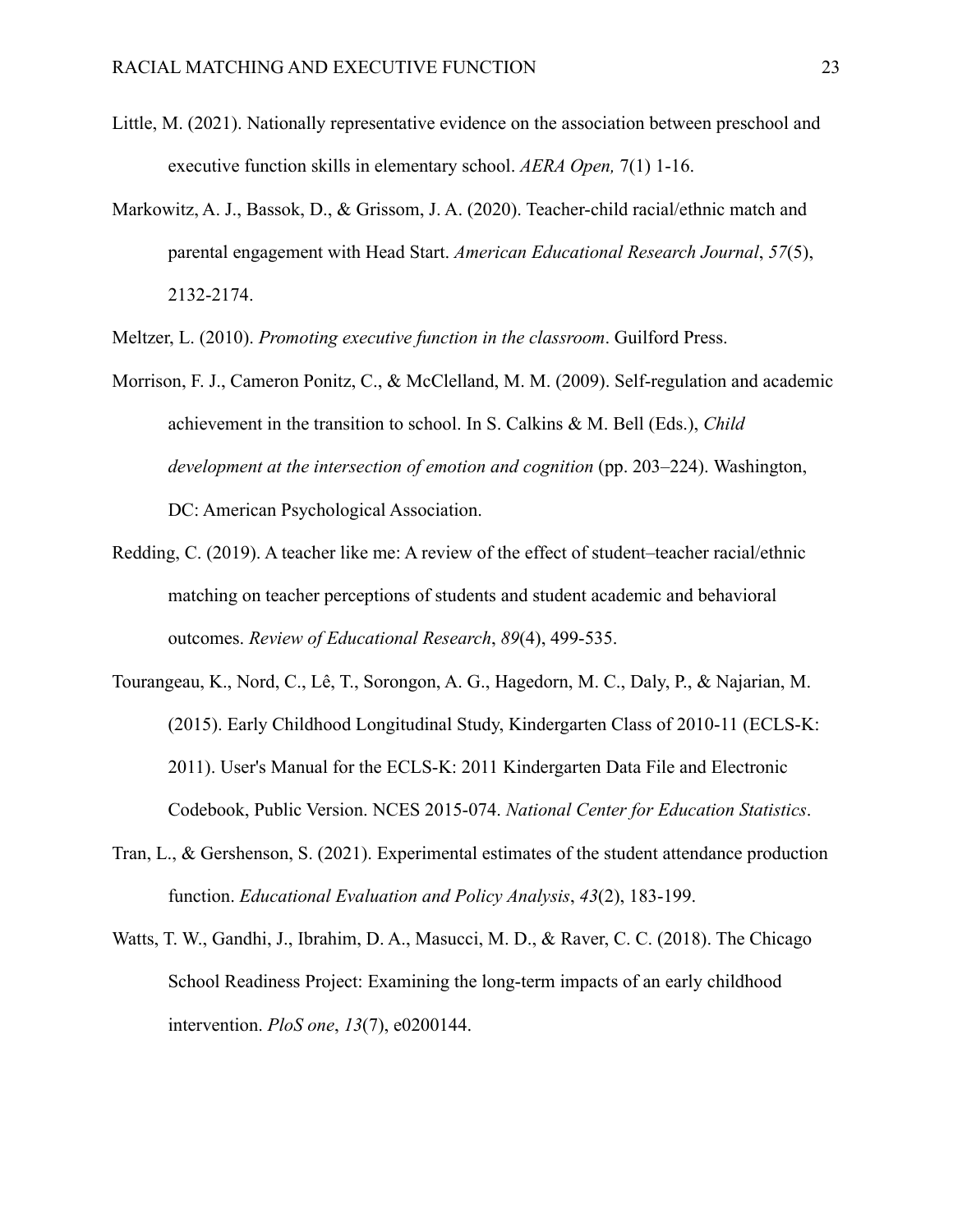- White House. (2021). Executive order on White House Initiative on Advancing Educational Equity, Excellence, and Economic Opportunity for Black Americans. Retrieved from [https://www.whitehouse.gov/briefing-room/presidential-actions/2021/10/19/executive](https://www.whitehouse.gov/briefing-room/presidential-actions/2021/10/19/executive-order-on-white-house-initiative-on-advancing-educational-equity-excellence-and-economic-opportunity-for-black-americans/)[order-on-white-house-initiative-on-advancing-educational-equity-excellence-and](https://www.whitehouse.gov/briefing-room/presidential-actions/2021/10/19/executive-order-on-white-house-initiative-on-advancing-educational-equity-excellence-and-economic-opportunity-for-black-americans/)[economic-opportunity-for-black-americans/](https://www.whitehouse.gov/briefing-room/presidential-actions/2021/10/19/executive-order-on-white-house-initiative-on-advancing-educational-equity-excellence-and-economic-opportunity-for-black-americans/)
- Wilson, D. M., & Gross, D. (2018). Parents' executive functioning and involvement in their child's education: An integrated literature review. *Journal of School Health*, *88*(4), 322- 329.
- Willoughby, M., Wylie, A., & Little, M. (2019). Testing longitudinal associations between executive function and academic achievement. *Developmental Psychology,* 55(4) 767- 779.
- Wright, A., Gottfried, M. A., & Le, V. N. (2017). A kindergarten teacher like me: The role of student-teacher race in social-emotional development. *American Educational Research Journal*, *54*(1\_suppl), 78S-101S.
- Ursache, A., Blair, C., & Raver, C. (2012). The promotion of self-regulation as a means of enhancing school readiness and early achievement in children at risk for school failure. *Child Development Perspectives*, 6, 122–128.
- Vinopal, K. (2018). Understanding individual and organizational level representation: The case of parental involvement in schools. *Journal of Public Administration Research and Theory*, *28*(1), 1-15.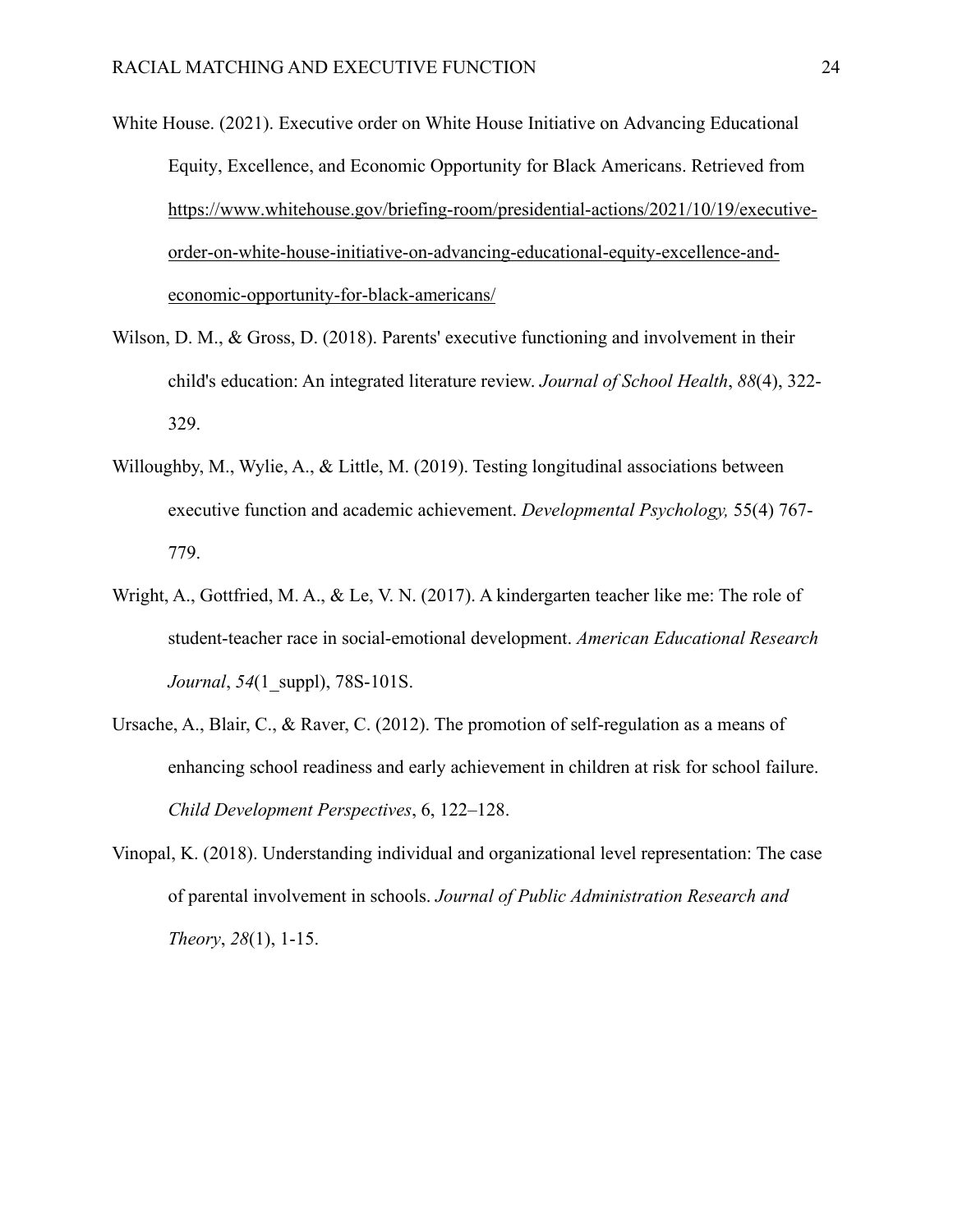|              | Kindergarten | 1st Grade |  |
|--------------|--------------|-----------|--|
| Latinx       | 0.59         | 0.54      |  |
| <b>Black</b> | 0.24         | 0.19      |  |
| Asian        | 0.13         | 0.14      |  |
| White        | 0.83         | 0.72      |  |

## **Table 1: Same Race or Ethnicity Matching By Grade**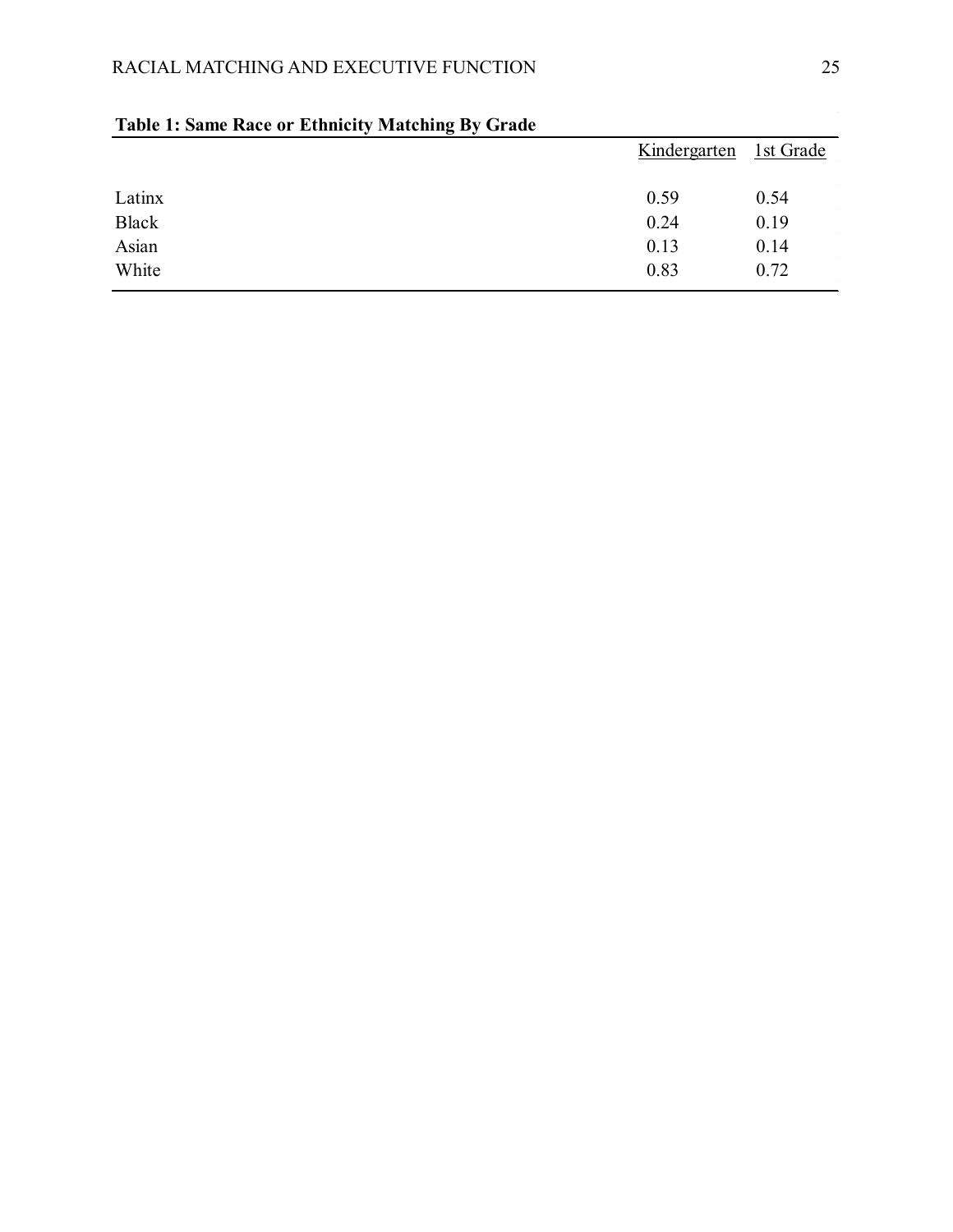## **Table 2: Descriptive Statistics at Baseline in Kindergarten (***N* **= 18,170)**

|                                                 | Mean  | SD   |
|-------------------------------------------------|-------|------|
| Ethnoracial match with teacher                  | 0.62  | 0.50 |
| Child characteristics                           |       |      |
| Male                                            | 0.51  | 0.50 |
| Latinx                                          | 0.25  | 0.44 |
| <b>Black</b>                                    | 0.19  | 0.37 |
| Asian                                           | 0.11  | 0.31 |
| Health rating (1 being highest rating)          | 1.57  | 0.79 |
| English language learner                        | 0.16  | 0.34 |
| Has disability                                  | 0.20  | 0.37 |
| Attended prekindergarten                        | 0.54  | 0.50 |
| Attended full-day kindergarten                  | 0.82  | 0.38 |
| In before/after school care during kindergarten | 0.88  | 0.35 |
| Absences                                        | 5.97  | 4.43 |
| Family characteristics                          |       |      |
| Two-partner household                           | 0.75  | 0.42 |
| Number of siblings                              | 1.51  | 1.13 |
| Chose school for child                          | 0.35  | 0.47 |
| Chose house for school                          | 0.67  | 0.47 |
| Mother has at least college degree              | 0.31  | 0.48 |
| Father has at least college degree              | 0.28  | 0.48 |
| Mother employed full time                       | 0.42  | 0.50 |
| Father employed full time                       | 0.78  | 0.35 |
| Poverty                                         | 0.51  | 0.50 |
| Classroom characteristics                       |       |      |
| Class size                                      | 20.35 | 5.03 |
| Percent girls                                   | 0.49  | 0.10 |
| <b>Percent Black</b>                            | 0.15  | 0.14 |
| Percent Latinx                                  | 0.23  | 0.17 |
| Percent Asian                                   | 0.05  | 0.08 |
| Percent below grade level in reading            | 0.18  | 0.17 |
| Percent below grade level in math               | 0.14  | 0.15 |
| Percent with disability                         | 0.08  | 0.13 |
| Percent English Language Learner                | 0.08  | 0.05 |
| Teacher characteristics                         |       |      |
| <b>Black</b>                                    | 0.05  | 0.25 |
| Latinx                                          | 0.11  | 0.31 |
| Asian                                           | 0.03  | 0.17 |
| Years of experience                             | 14.49 | 9.80 |
| MA degree or higher                             | 0.46  | 0.50 |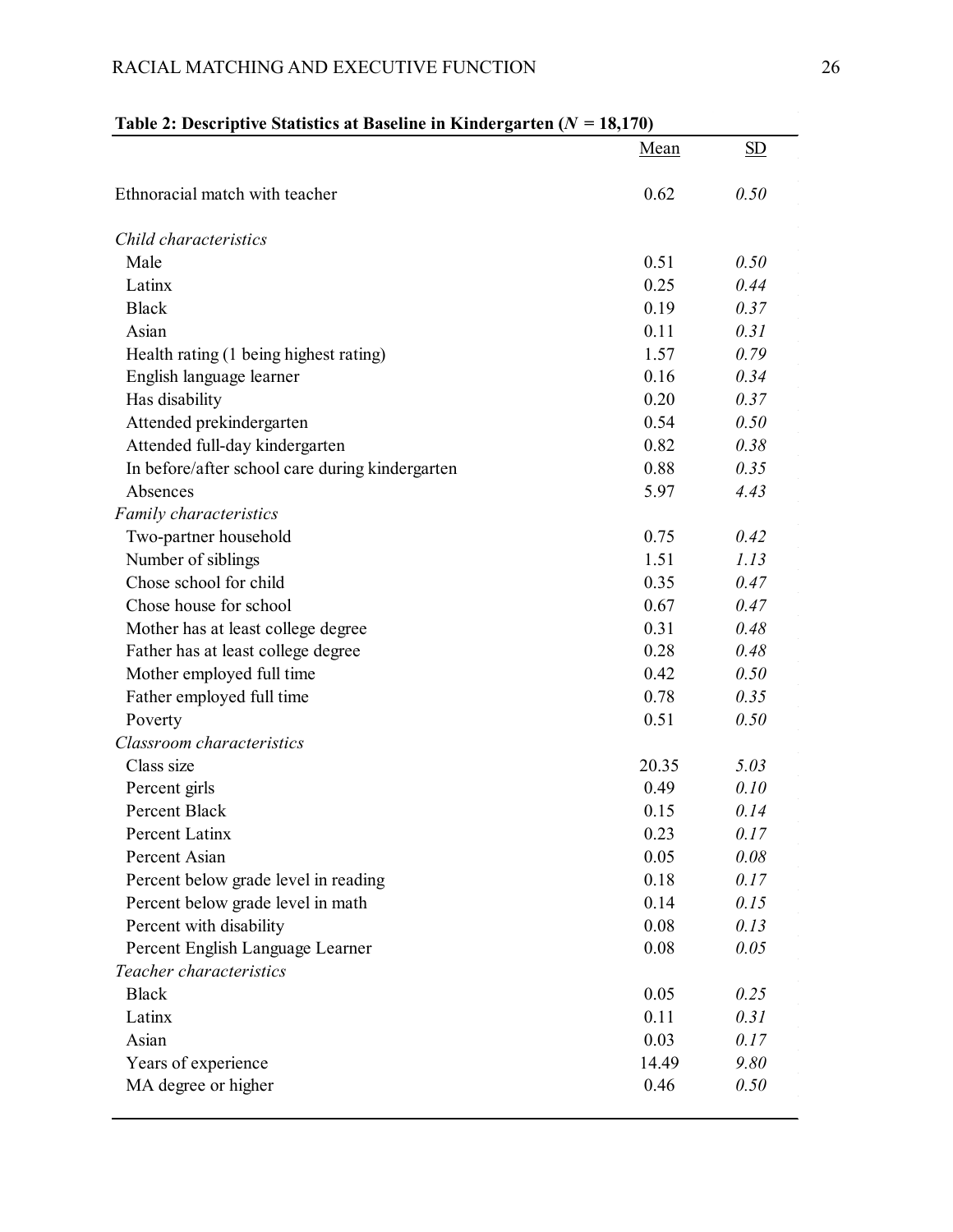#### **Table 3: Achievement Outcomes**

|                                                 |                     | Reading             |                |                      | Math                |                   |  |  |  |
|-------------------------------------------------|---------------------|---------------------|----------------|----------------------|---------------------|-------------------|--|--|--|
|                                                 |                     | School              | Student        |                      | School              | Student           |  |  |  |
|                                                 | <b>Baseline</b>     | Fixed               | Fixed          | <b>Baseline</b>      | Fixed               | Fixed             |  |  |  |
|                                                 | Model               | Effects             | Effects        | Model                | Effects             | Effects           |  |  |  |
| Ethnoracial match with teacher                  | $1.36***$           | $1.60***$           | $2.10***$      | $0.95***$            | $1.23***$           | $1.23***$         |  |  |  |
|                                                 | (0.18)              | (0.19)              | (0.31)         | (0.16)               | (0.16)              | (0.26)            |  |  |  |
| Child characteristics                           |                     |                     |                |                      |                     |                   |  |  |  |
| Male                                            | $-1.16***$          | $-1.13***$          |                | $0.83***$            | $0.85***$           |                   |  |  |  |
|                                                 | (0.12)              | (0.12)              |                | (0.10)               | (0.10)              |                   |  |  |  |
| Latinx                                          | $-0.57**$           | $-0.66**$           |                | $-0.59***$           | $-0.65***$          |                   |  |  |  |
|                                                 | (0.20)              | (0.20)              |                | (0.15)               | (0.16)              |                   |  |  |  |
| Black                                           | $-0.24$<br>(0.24)   | 0.02<br>(0.27)      |                | $-1.43***$<br>(0.19) | $-1.36***$          |                   |  |  |  |
| Asian                                           | $1.23***$           | $1.41***$           |                | $0.73***$            | (0.20)<br>$0.85***$ |                   |  |  |  |
|                                                 | (0.28)              | (0.30)              |                | (0.22)               | (0.22)              |                   |  |  |  |
| Health rating (1 being highest rating)          | $-0.33***$          | $-0.29**$           | $-0.04$        | $-0.25***$           | $-0.24**$           | $-0.16$           |  |  |  |
|                                                 | (0.08)              | (0.08)              | (0.14)         | (0.07)               | (0.07)              | (0.11)            |  |  |  |
| English language learner                        | $-0.67**$           | $-0.54*$            | 0.72           | $-0.02$              | 0.03                | $-0.26$           |  |  |  |
|                                                 | (0.21)              | (0.21)              | (0.39)         | (0.17)               | (0.17)              | (0.32)            |  |  |  |
| Has disability                                  | $-2.36***$          | $-2.30***$          | $-0.84$        | $-1.80*$             | $-1.75**$           | $-0.63$           |  |  |  |
| Attended prekindergarten                        | (0.19)<br>0.05      | (0.16)<br>0.03      | (0.36)         | (0.24)<br>$-0.14$    | (0.21)<br>$-0.03$   | (0.30)            |  |  |  |
|                                                 | (0.28)              | (0.20)              |                | (0.16)               | (0.13)              |                   |  |  |  |
| Attended full-day kindergarten                  | 0.11                | $-0.49$             |                | 0.08                 | $-0.43$             |                   |  |  |  |
|                                                 | (0.24)              | (0.56)              |                | (0.16)               | (0.29)              |                   |  |  |  |
| In before/after school care during kindergarten | $-0.07$             | 0.05                |                | $-0.21$              | $-0.36*$            |                   |  |  |  |
|                                                 | (0.26)              | (0.30)              |                | (0.18)               | (0.16)              |                   |  |  |  |
| Absences                                        | $-0.10***$          | $-0.10***$          | $-0.01$        | $-0.07***$           | $-0.08***$          | $-0.01$           |  |  |  |
| Family characteristics                          | (0.01)              | (0.01)              | (0.02)         | (0.01)               | (0.01)              | (0.02)            |  |  |  |
| Two-partner household                           | $0.59***$           | $0.65***$           | $-0.40$        | 0.23                 | 0.23                | $-0.34$           |  |  |  |
|                                                 | (0.16)              | (0.16)              | (0.42)         | (0.13)               | (0.13)              | (0.31)            |  |  |  |
| Number of siblings                              | $-0.19**$           | $-0.20**$           | 0.12           | 0.03                 | 0.03                | 0.35              |  |  |  |
|                                                 | (0.06)              | (0.06)              | (0.50)         | (0.05)               | (0.05)              | (0.44)            |  |  |  |
| Chose school for child                          | $-0.05$             | $-0.20$             |                | $-0.04$              | $-0.11$             |                   |  |  |  |
|                                                 | (0.12)              | (0.13)              |                | (0.11)               | (0.12)              |                   |  |  |  |
| Chose house for school                          | 0.26                | 0.01                |                | $0.28*$              | $-0.00$             |                   |  |  |  |
| Mother has at least college degree              | (0.18)<br>$0.90***$ | (0.24)<br>$1.01***$ | 1.43           | (0.13)<br>$0.58***$  | (0.15)<br>$0.72***$ | 0.53              |  |  |  |
|                                                 | (0.16)              | (0.17)              | (1.87)         | (0.14)               | (0.14)              | (0.93)            |  |  |  |
| Father has at least college degree              | $0.75***$           | $0.83***$           | $-1.98$        | $0.63***$            | $0.64***$           | $-0.41$           |  |  |  |
|                                                 | (0.17)              | (0.19)              | (1.44)         | (0.13)               | (0.14)              | (1.30)            |  |  |  |
| Mother employed full time                       | 0.03                | $-0.01$             | $-0.16$        | 0.05                 | 0.06                | $-0.07$           |  |  |  |
|                                                 | (0.20)              | (0.21)              | (0.37)         | (0.11)               | (0.11)              | (0.20)            |  |  |  |
| Father employed full time                       | $0.36*$             | $0.43*$             | 0.22           | 0.17                 | 0.25                | 0.45              |  |  |  |
|                                                 | (0.17)              | (0.19)              | (0.40)         | (0.18)               | (0.17)              | (0.28)            |  |  |  |
| Poverty                                         | $-0.66*$            | $-0.76**$           | $-0.05$        | $-0.30*$             | $-0.44***$          | 0.32              |  |  |  |
| Classroom characteristics                       | (0.20)              | (0.18)              | (0.41)         | (0.13)               | (0.13)              | (0.39)            |  |  |  |
| Class size                                      | $-0.04*$            | $-0.03$             | $-0.02$        | $-0.02$              | $-0.00$             | $-0.01$           |  |  |  |
|                                                 | (0.02)              | (0.03)              | (0.03)         | (0.02)               | (0.02)              | (0.03)            |  |  |  |
| Percent girls                                   | 1.13                | $-0.04$             | 0.14           | 0.11                 | $-0.06$             | 1.36              |  |  |  |
|                                                 | (0.86)              | (1.14)              | (1.44)         | (0.64)               | (0.80)              | (1.06)            |  |  |  |
| Percent Black                                   | $-0.80$             | $-0.02$             | 1.08           | $-0.60$              | 0.71                | $-1.14$           |  |  |  |
|                                                 | (0.42)              | (0.83)              | (1.18)         | (0.35)               | (0.77)              | (0.96)            |  |  |  |
| Percent Latinx                                  | $-0.84*$<br>(0.40)  | $-1.25$<br>(0.93)   | $-0.04$        | $-0.90*$<br>(0.38)   | $-0.35$             | $-0.24$<br>(0.90) |  |  |  |
| Percent Asian                                   | $-0.34$             | 0.71                | (1.14)<br>3.34 | $-0.61$              | (0.71)<br>0.13      | 0.91              |  |  |  |
|                                                 | (0.72)              | (1.05)              | (2.13)         | (0.63)               | (0.94)              | (1.41)            |  |  |  |
| Percent below grade level in reading            | $-5.06*$            | $-4.56***$          | $-5.33***$     | $-3.44*$             | $-3.72**$           | $-3.45***$        |  |  |  |
|                                                 | (1.06)              | (0.83)              | (0.86)         | (0.79)               | (0.76)              | (0.70)            |  |  |  |
| Percent below grade level in math               | $-1.81*$            | $-2.17**$           | $-0.63$        | $-0.28$              | $-0.52$             | $-0.23$           |  |  |  |
|                                                 | (0.80)              | (0.79)              | (1.02)         | (0.84)               | (0.77)              | (0.74)            |  |  |  |
| Percent with disability                         | $-1.92*$            | $-1.79*$            | $-1.34$        | $-2.12**$            | $-2.43***$          | $-1.00$           |  |  |  |
|                                                 | (0.78)              | (0.84)              | (1.18)         | (0.67)               | (0.74)              | (0.88)            |  |  |  |
| Percent English Language Learner                | $-6.05**$           | $-6.71*$            | $-0.96$        | $-4.71**$            | $-3.86$             | 3.39              |  |  |  |
|                                                 | (2.06)              | (2.78)              | (3.07)         | (1.68)               | (2.46)              | (3.11)            |  |  |  |
| Teacher characteristics<br>Black                | $-0.64$             | $-0.05$             | 0.36           | $-0.39$              | $-0.10$             | 0.27              |  |  |  |
|                                                 | (0.42)              | (0.38)              | (0.43)         | (0.30)               | (0.32)              | (0.35)            |  |  |  |
| Latinx                                          | $-0.85**$           | $-0.55$             | 0.29           | $-0.81*$             | $-0.35$             | $-0.31$           |  |  |  |
|                                                 | (0.29)              | (0.32)              | (0.44)         | (0.30)               | (0.39)              | (0.33)            |  |  |  |
| Asian                                           | $-0.95$             | $-0.45$             | $-0.55$        | 0.14                 | 0.66                | 0.56              |  |  |  |
|                                                 | (0.56)              | (0.66)              | (0.80)         | (0.50)               | (0.51)              | (0.75)            |  |  |  |
| Years of experience                             | $-0.00$             | 0.01                | $0.00\,$       | $-0.02$              | $-0.01$             | 0.00              |  |  |  |
|                                                 | (0.01)              | (0.01)              | (0.01)         | (0.01)               | (0.01)              | (0.01)            |  |  |  |
| MA degree or higher                             | 0.01<br>(0.16)      | $-0.07$<br>(0.18)   | 0.22<br>(0.20) | 0.15<br>(0.13)       | $-0.01$<br>(0.15)   | 0.06<br>(0.16)    |  |  |  |
|                                                 |                     |                     |                |                      |                     |                   |  |  |  |
| n                                               | 30,154              | 30,154              | 30,154         | 30,042               | 30,042              | 30,042            |  |  |  |
|                                                 |                     |                     |                |                      |                     |                   |  |  |  |

*Note: \*\*\* p < 0.001, \*\* p < 0.01, \* p < 0.05.*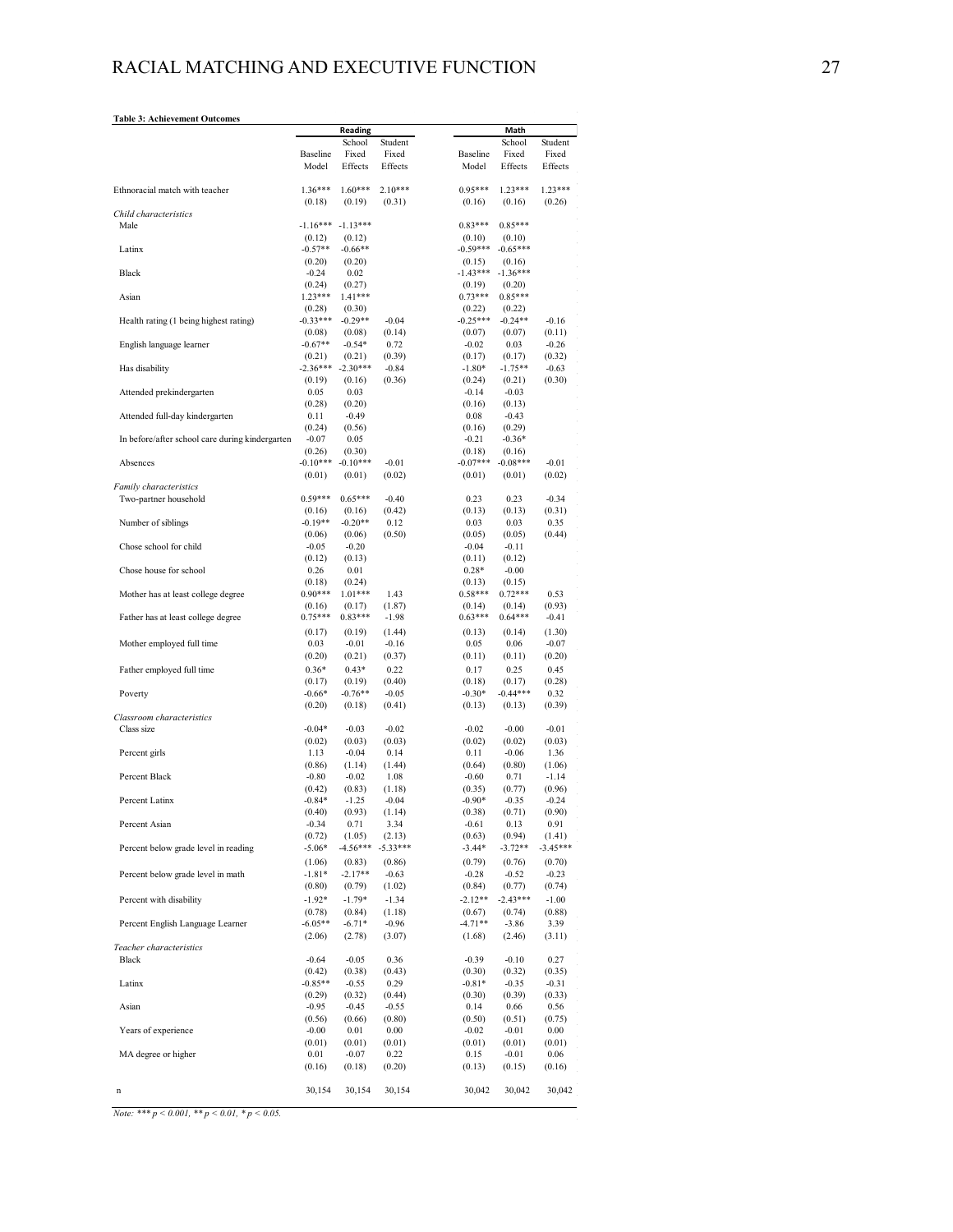#### **Table 4: Executive Function Outcomes**

|                                                 |                      | <b>DCCS</b>        |                   | <b>W Ability</b>                                            |  |
|-------------------------------------------------|----------------------|--------------------|-------------------|-------------------------------------------------------------|--|
|                                                 |                      | School             | Student           | School<br>Student                                           |  |
|                                                 | Baseline             | Fixed              | Fixed             | Baseline<br>Fixed<br>Fixed                                  |  |
|                                                 | Model                | Effects            | Effects           | Model<br>Effects<br>Effects                                 |  |
|                                                 |                      |                    |                   |                                                             |  |
| Ethnoracial match with teacher                  | $0.08*$              | $0.13**$           | $-0.13$<br>(0.07) | $2.04***$<br>$2.68***$<br>$1.45*$                           |  |
| Child characteristics                           | (0.04)               | (0.04)             |                   | (0.37)<br>(0.43)<br>(0.61)                                  |  |
| Male                                            | $-0.14***$           | $-0.14***$         |                   | $-0.99***$<br>$-0.94***$                                    |  |
|                                                 | (0.03)               | (0.03)             |                   | (0.29)<br>(0.27)                                            |  |
| Latinx                                          | $-0.04$              | $-0.09$            |                   | $-1.97***$<br>$-2.29***$                                    |  |
|                                                 | (0.05)               | (0.05)             |                   | (0.45)<br>(0.49)                                            |  |
| Black                                           | $-0.35***$           | $-0.35***$         |                   | $-3.29***$<br>$-3.18***$                                    |  |
|                                                 | (0.06)               | (0.06)             |                   | (0.54)<br>(0.59)                                            |  |
| Asian                                           | $-0.03$              | $-0.01$            |                   | $3.20***$<br>$2.90***$                                      |  |
| Health rating (1 being highest rating)          | (0.07)<br>$-0.02$    | (0.07)<br>$-0.02$  | 0.05              | (0.58)<br>(0.66)<br>$-0.92**$<br>$-0.97**$<br>$-0.27$       |  |
|                                                 | (0.02)               | (0.02)             | (0.04)            | (0.23)<br>(0.25)<br>(0.34)                                  |  |
| English language learner                        | $-0.23***$           | $-0.20***$         | $-0.05$           | $-1.64**$<br>$-1.49**$<br>$-0.48$                           |  |
|                                                 | (0.05)               | (0.06)             | (0.10)            | (0.98)<br>(0.53)<br>(0.55)                                  |  |
| Has disability                                  | $-0.33***$           | $-0.33***$         | $0.20*$           | $-5.61***$<br>$-5.59***$<br>$-0.99$                         |  |
|                                                 | (0.05)               | (0.05)             | (0.08)            | (0.79)<br>(0.39)<br>(0.46)                                  |  |
| Attended prekindergarten                        | $-0.01$              | 0.00               |                   | 0.28<br>0.51                                                |  |
|                                                 | (0.07)               | (0.06)             |                   | (0.47)<br>(0.35)                                            |  |
| Attended full-day kindergarten                  | 0.03                 | $-0.01$            |                   | $1.53**$<br>1.39                                            |  |
| In before/after school care during kindergarten | (0.05)<br>$-0.00$    | (0.10)<br>$-0.03$  |                   | (0.79)<br>(0.44)<br>$-1.14*$<br>$-1.21*$                    |  |
|                                                 | (0.07)               | (0.08)             |                   | (0.46)<br>(0.49)                                            |  |
| Absences                                        | $-0.01$              | $-0.01*$           | $-0.01$           | $-0.14***$<br>$-0.17***$<br>$-0.08$                         |  |
|                                                 | (0.00)               | (0.00)             | (0.01)            | (0.04)<br>(0.09)<br>(0.03)                                  |  |
| Family characteristics                          |                      |                    |                   |                                                             |  |
| Two-partner household                           | 0.09                 | 0.11               | 0.04              | 0.64<br>0.57<br>0.81                                        |  |
|                                                 | (0.04)               | (0.05)             | (0.11)            | (0.39)<br>(0.95)<br>(0.36)                                  |  |
| Number of siblings                              | $-0.01$              | $-0.02$            | 0.04              | 0.35<br>$-0.15$<br>$-0.14$                                  |  |
|                                                 | (0.02)               | (0.02)             | (0.09)            | (0.13)<br>(0.14)<br>(0.98)                                  |  |
| Chose school for child                          | 0.01                 | 0.01               |                   | $-0.05$<br>0.07                                             |  |
| Chose house for school                          | (0.03)<br>$0.08*$    | (0.03)<br>0.05     |                   | (0.29)<br>(0.32)<br>$-0.26$<br>$-0.06$                      |  |
|                                                 | (0.03)               | (0.05)             |                   | (0.50)<br>(0.75)                                            |  |
| Mother has at least college degree              | $0.23***$            | $0.20***$          | 0.49              | $1.18**$<br>$1.02*$<br>$-3.81$                              |  |
|                                                 | (0.04)               | (0.05)             | (0.34)            | (0.39)<br>(2.93)<br>(0.36)                                  |  |
| Father has at least college degree              | 0.07                 | 0.07               | 0.09              | 1.41***<br>$1.24**$<br>$-2.01$                              |  |
|                                                 | (0.04)               | (0.04)             | (0.37)            | (0.36)<br>(0.39)<br>(2.63)                                  |  |
| Mother employed full time                       | $0.06*$              | 0.03               | $-0.09$           | $0.99**$<br>$0.93**$<br>0.99                                |  |
|                                                 | (0.03)               | (0.03)             | (0.07)            | (1.10)<br>(0.30)<br>(0.31)                                  |  |
| Father employed full time                       | $-0.01$              | 0.02               | $-0.06$           | $0.95*$<br>$1.03*$<br>0.92                                  |  |
|                                                 | (0.04)               | (0.05)             | (0.08)            | (0.89)<br>(0.40)<br>(0.42)                                  |  |
| Poverty                                         | $-0.13**$            | $-0.13*$           | 0.19              | $-1.40***$<br>$-1.28**$<br>1.06                             |  |
| Classroom characteristics                       | (0.04)               | (0.05)             | (0.18)            | (0.36)<br>(0.39)<br>(0.86)                                  |  |
| Class size                                      | $-0.01$              | $-0.00$            | 0.00              | $-0.02$<br>$-0.09$<br>$-0.12$                               |  |
|                                                 | (0.01)               | (0.01)             | (0.01)            | (0.08)<br>(0.05)<br>(0.08)                                  |  |
| Percent girls                                   | 0.33                 | 0.20               | 0.35              | 0.57<br>0.30<br>$-1.19$                                     |  |
|                                                 | (0.18)               | (0.21)             | (0.33)            | (1.65)<br>(2.21)<br>(2.57)                                  |  |
| Percent Black                                   | $-0.29**$            | 0.03               | 0.27              | $-1.53$<br>0.57<br>1.06                                     |  |
|                                                 | (0.09)               | (0.18)             | (0.30)            | (1.72)<br>(2.76)<br>(0.91)                                  |  |
| Percent Latinx                                  | $-0.33***$<br>(0.09) | $-0.34*$           | 0.05              | $-2.97**$<br>$-0.89$<br>2.83<br>(2.31)                      |  |
| Percent Asian                                   | $-0.12$              | (0.16)<br>$-0.19$  | (0.25)<br>0.22    | (0.92)<br>(1.44)<br>$-1.71$<br>$-1.97$<br>$-2.03$           |  |
|                                                 | (0.15)               | (0.27)             | (0.35)            | (1.57)<br>(3.66)<br>(3.31)                                  |  |
| Percent below grade level in reading            | $-0.50***$           | $-0.50***$         | 0.29              | $-3.94**$<br>$-4.28*$<br>3.05                               |  |
|                                                 | (0.13)               | (0.14)             | (0.20)            | (1.66)<br>(2.05)<br>(1.29)                                  |  |
| Percent below grade level in math               | $-0.44*$             | $-0.33$            | 0.12              | $-1.54$<br>$-2.05$<br>$-1.61$                               |  |
|                                                 | (0.17)               | (0.18)             | (0.27)            | (1.85)<br>(2.10)<br>(3.35)                                  |  |
| Percent with disability                         | $-1.14***$           | $-1.22**$          | $-0.34$           | $-9.61***$<br>$-9.42***$<br>$-2.38$                         |  |
|                                                 | (0.22)               | (0.24)             | (0.26)            | (1.86)<br>(2.09)<br>(1.80)                                  |  |
| Percent English Language Learner                | $-1.77**$            | $-1.94*$           | $-0.42$           | $-7.18$<br>$-7.63$<br>10.58                                 |  |
|                                                 | (0.63)               | (0.85)             | (0.78)            | (5.24)<br>(4.03)<br>(7.88)                                  |  |
| Teacher characteristics                         |                      |                    |                   |                                                             |  |
| Black                                           | $-0.08$              | 0.02               | 0.12              | $-1.08$<br>$-0.58$<br>$-0.39$                               |  |
| Latinx                                          | (0.07)<br>$-0.15*$   | (0.08)<br>$-0.19*$ | (0.10)<br>$-0.06$ | (0.84)<br>(0.86)<br>(0.88)<br>$-0.56$<br>$-1.07$<br>$-0.51$ |  |
|                                                 | (0.07)               | (0.08)             | (0.11)            | (0.63)<br>(0.71)<br>(0.89)                                  |  |
| Asian                                           | $-0.13$              | $-0.28$            | $-0.26$           | $-1.12$<br>$-0.26$<br>0.81                                  |  |
|                                                 | (0.11)               | (0.14)             | (0.16)            | (0.95)<br>(1.14)<br>(1.60)                                  |  |
| Years of experience                             | $-0.00$              | $-0.00$            | $-0.00$           | 0.01<br>0.01<br>0.02                                        |  |
|                                                 | (0.00)               | (0.00)             | (0.00)            | (0.02)<br>(0.02)<br>(0.02)                                  |  |
| MA degree or higher                             | 0.03                 | 0.01               | $-0.04$           | 0.30<br>0.38<br>$-0.05$                                     |  |
|                                                 | (0.03)               | (0.04)             | (0.05)            | (0.33)<br>(0.37)<br>(0.43)                                  |  |
| n                                               | 30,064               | 30,064             | 30,064            | 30,057<br>30,057<br>30,057                                  |  |
|                                                 |                      |                    |                   |                                                             |  |

*Note: \*\*\* p < 0.001, \*\* p < 0.01, \* p < 0.05.*